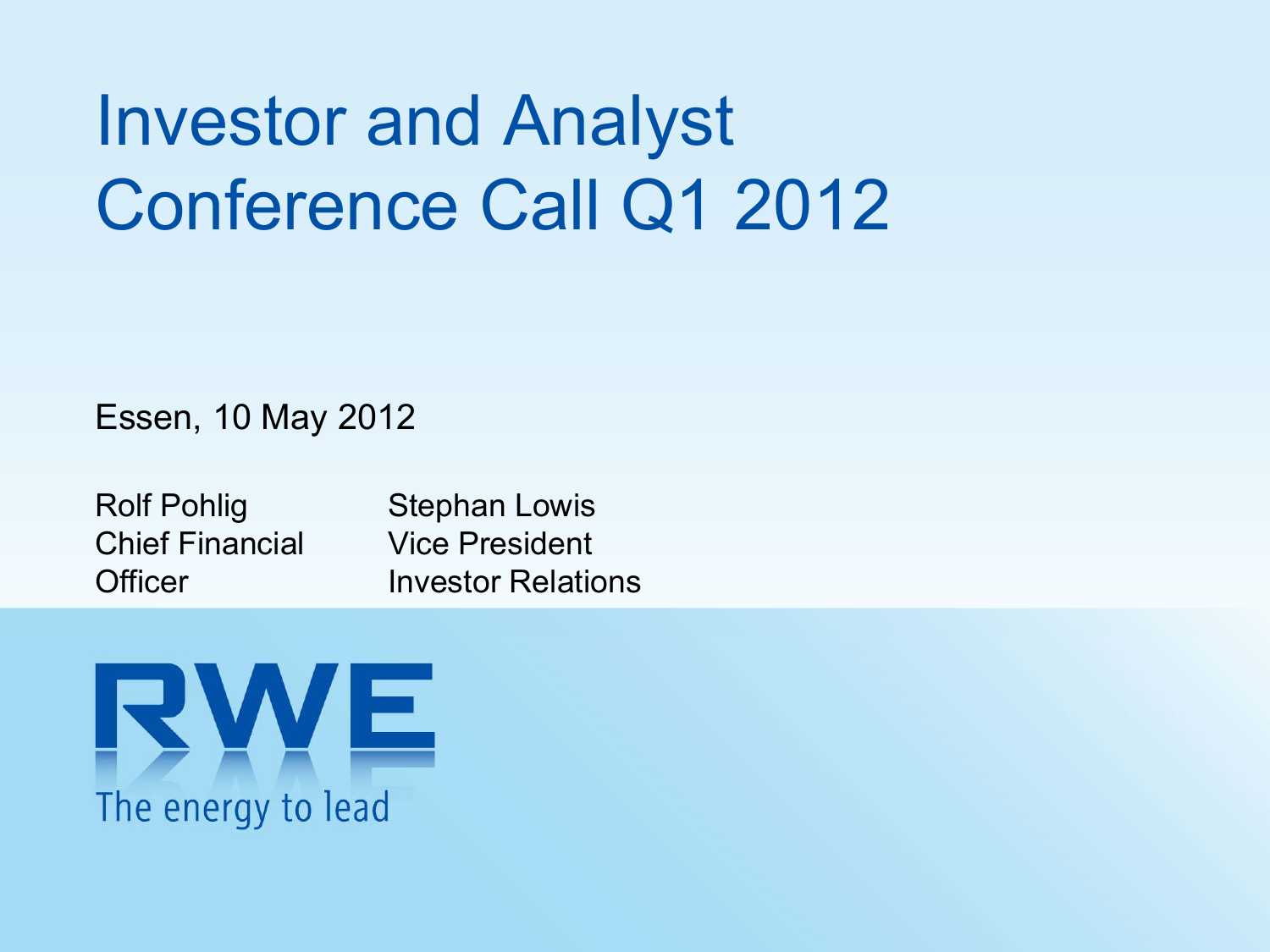#### Forward Looking Statement

This presentation contains certain forward-looking statements within the meaning of the US federal securities laws. Especially all of the following statements:

- Projections of revenues, income, earnings per share, capital expenditures, dividends, capital structure or other financial items;
- **Statements of plans or objectives for future operations or of future competitive position**;
- **Expectations of future economic performance; and**
- **Statements of assumptions underlying several of the foregoing types of statements**

are forward-looking statements. Also words such as "anticipate", "believe", "estimate", "intend", "may", "will", "expect", "plan", "project" "should" and similar expressions are intended to identify forward-looking statements. The forward-looking statements reflect the judgement of RWE's management based on factors currently known to it. No assurances can be given that these forward-looking statements will prove accurate and correct, or that anticipated, projected future results will be achieved. All forward-looking statements are subject to various risks and uncertainties that could cause actual results to differ materially from expectations. Such risks and uncertainties include, but are not limited to, changes in general economic and social environment, business, political and legal conditions, fluctuating currency exchange rates and interest rates, price and sales risks associated with a market environment in the throes of deregulation and subject to intense competition, changes in the price and availability of raw materials, risks associated with energy trading (e.g. risks of loss in the case of unexpected, extreme market price fluctuations and credit risks resulting in the event that trading partners do not meet their contractual obligations), actions by competitors, application of new or changed accounting standards or other government agency regulations, changes in, or the failure to comply with, laws or regulations, particularly those affecting the environment and water quality (e.g. introduction of a price regulation system for the use of power grid, creating a regulation agency for electricity and gas or introduction of trading in greenhouse gas emissions), changing governmental policies and regulatory actions with respect to the acquisition, disposal, depreciation and amortisation of assets and facilities, operation and construction of plant facilities, production disruption or interruption due to accidents or other unforeseen events, delays in the construction of facilities, the inability to obtain or to obtain on acceptable terms necessary regulatory approvals regarding future transactions, the inability to integrate successfully new companies within the RWE Group to realise synergies from such integration and finally potential liability for remedial actions under existing or future environmental regulations and potential liability resulting from pending or future litigation. Any forwardlooking statement speaks only as of the date on which it is made. RWE neither intends to nor assumes any obligation to update these forward-looking statements. For additional information regarding risks, investors are referred to RWE's latest annual report and to other most recent reports filed with Frankfurt Stock Exchange and to all additional information published on RWE's Internet Web site.

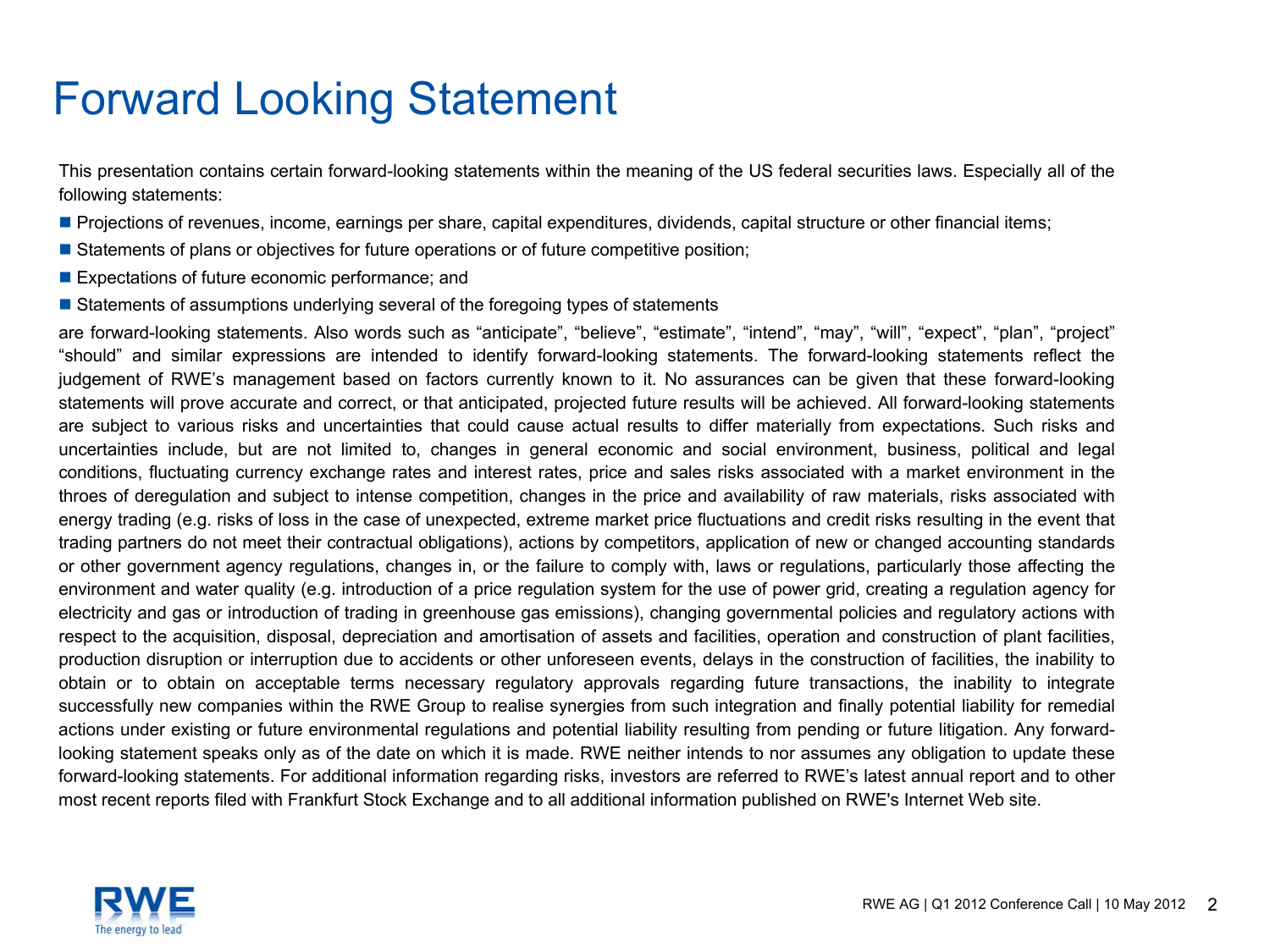#### Main messages

- Q1 2012 operating performance: EBITDA: -9%, operating result -14%,  $\bullet$ recurrent net income -20%
	- Further successful structural changes of long-term gas supply contracts with international oil and gas majors; focus now on remaining three major gas suppliers
		- Successful hybrid bonds issuance of GBP 750m and USD 500m



 $\bullet$ 

2012 guidance confirmed

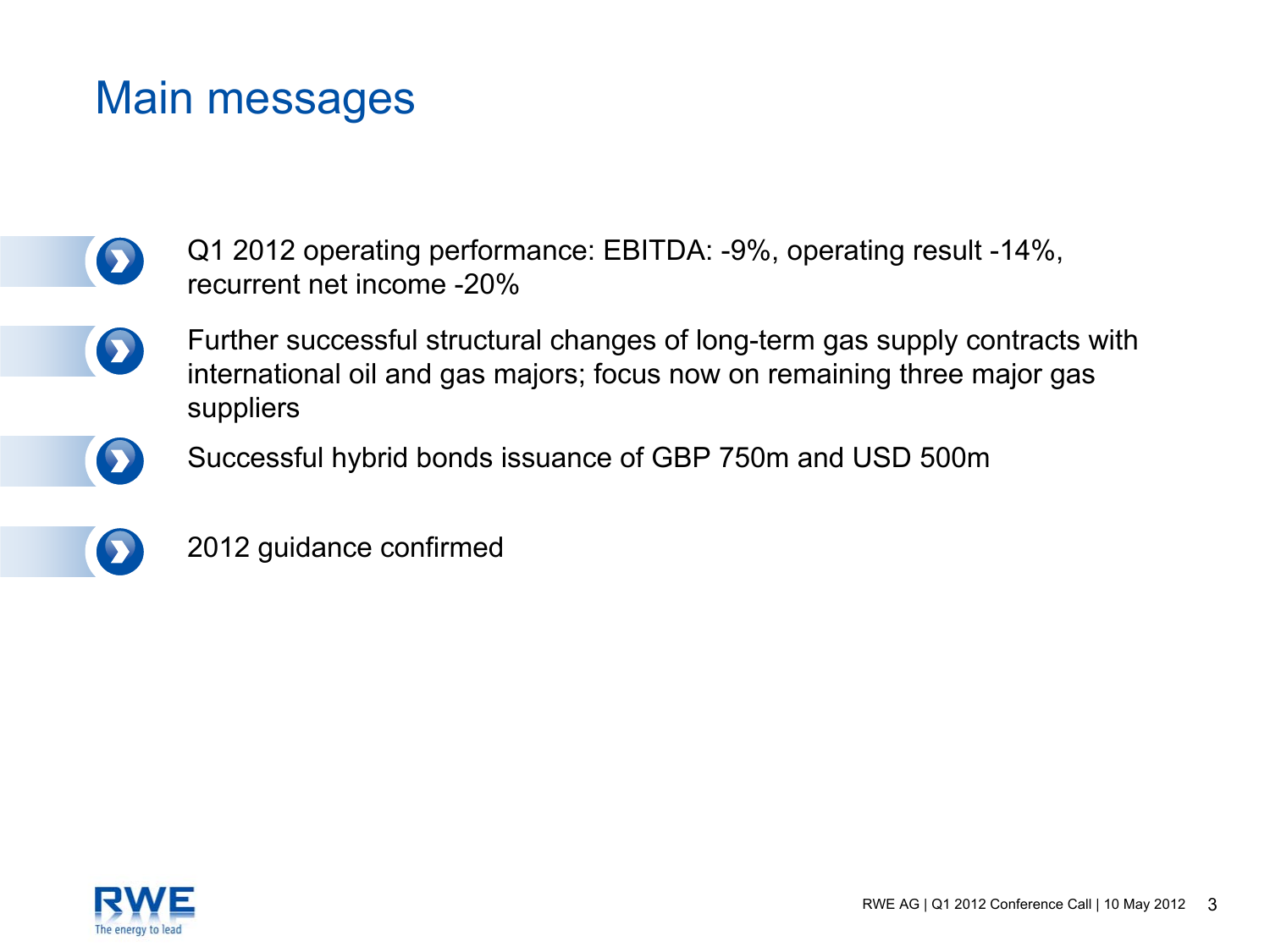### RWE Group key performance indicators

| <b>January – March</b>               |           |        |        | <b>Change</b> |  |  |
|--------------------------------------|-----------|--------|--------|---------------|--|--|
| $\epsilon$ million                   |           | 2012   | 2011   | in $%$        |  |  |
| <b>External revenue</b>              |           | 15,593 | 15,754 | $-1.0$        |  |  |
| Cash flows from operating activities |           | 298    | 2,284  |               |  |  |
| <b>EBITDA</b>                        |           | 3,125  | 3,426  | $-8.8$        |  |  |
| <b>Operating result</b>              |           | 2,436  | 2,827  | $-13.8$       |  |  |
| Non-operating result                 |           | 13     | 209    | $-93.8$       |  |  |
| <b>Financial result</b>              |           | $-470$ | $-372$ | $-26.3$       |  |  |
| Taxes on income                      |           | $-555$ | $-726$ | 23.6          |  |  |
| <b>Minorities</b>                    |           | 96     | 104    | $-7.7$        |  |  |
| Hybrid investors' interest           |           | 17     | 15     | 13.3          |  |  |
| Net income                           |           | 1,311  | 1,819  | $-27,9$       |  |  |
| Recurrent net income                 |           | 1,288  | 1,609  | $-20.0$       |  |  |
| Average number of shares             | (million) | 614    | 534    | 15.0          |  |  |
| Recurrent net income per share       | $(\in)$   | 2.10   | 3.02   | $-30.5$       |  |  |

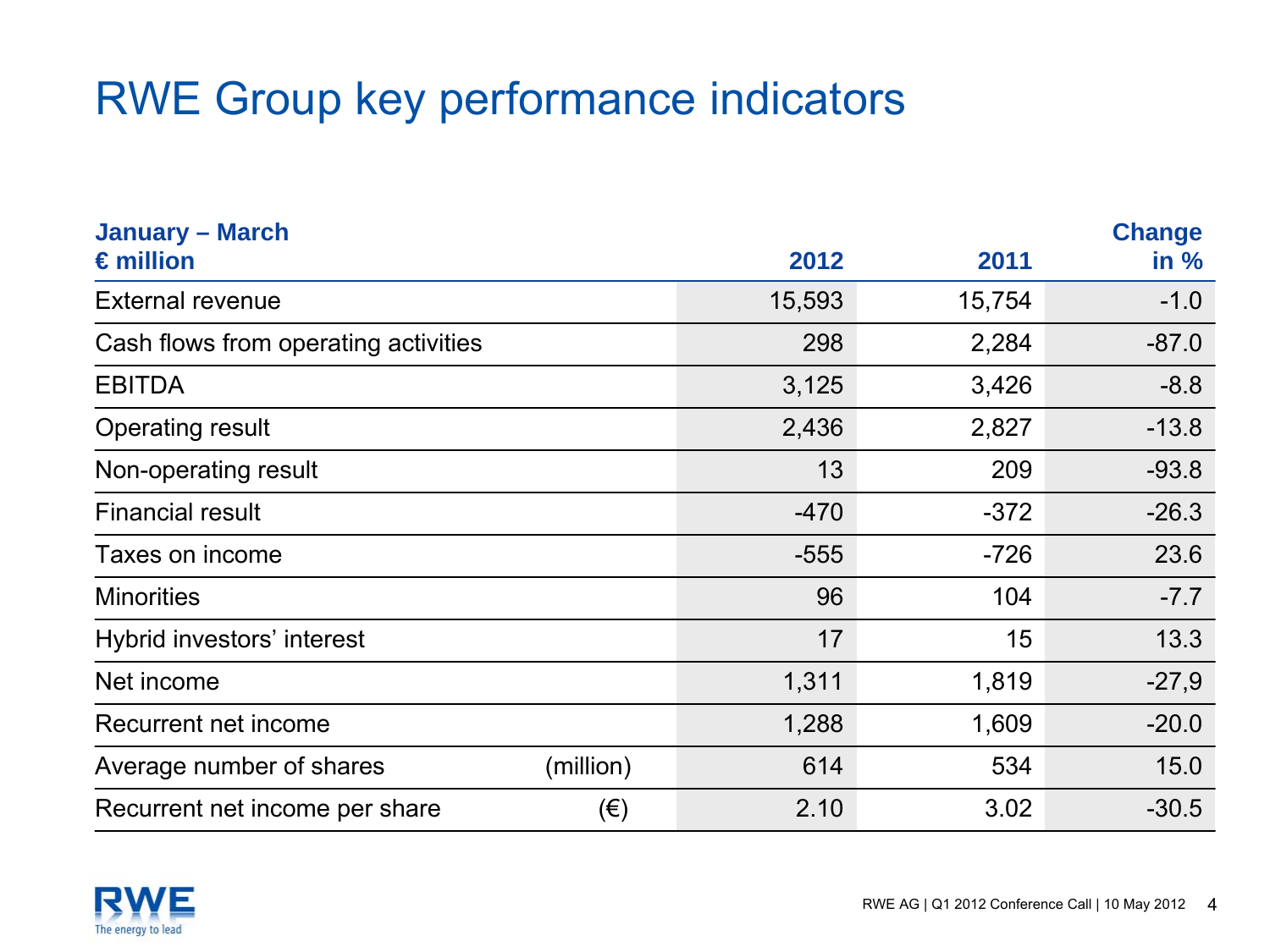## RWE's gas procurement portfolio

(as of April 2012)

Long-term oil-indexed purchase contracts (take-or-pay)



- > Our gas procurement portfolio is managed by RWE Supply & Trading
- > ~42% or 19 bcm p.a. of overall gas procurement based on long-term oil-indexed purchase contracts
	- – of which ~17 bcm p.a. remain with a gas-to-oil spread exposure as of April 2012 when taking cost based sales into account

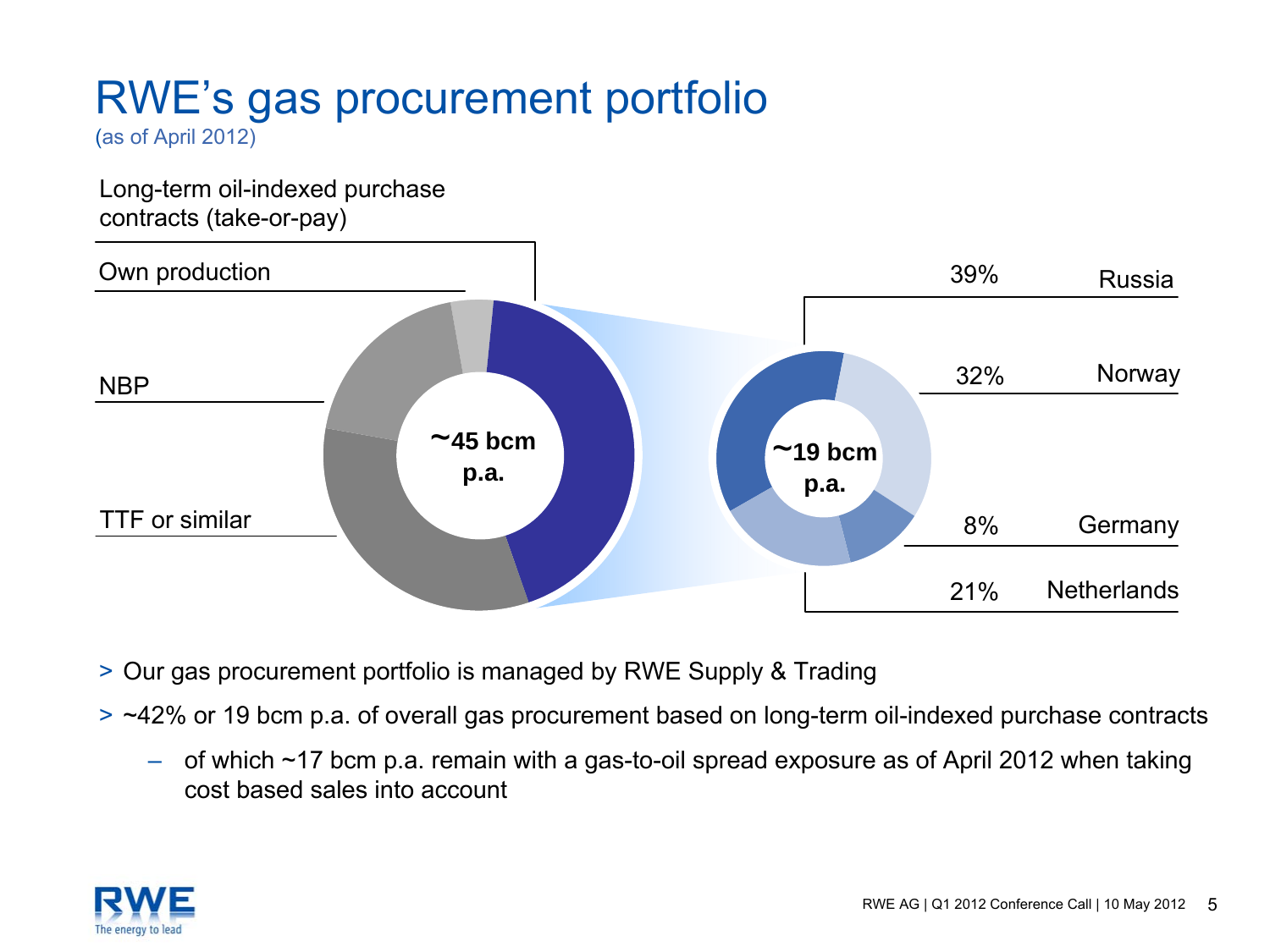### RWE's long-term oil-indexed gas purchase portfolio



- > RWE was one of the first in 2009 and 2010 to initiate contract reviews also by using so-called "joker" price reviews. We continue to make use of this contractual toolbox where necessary
- > As of April 2012 we are in the renegotiation process with 6 out of 17 contracts (approx. 15 bcm p.a.), many of which have meanwhile reached the official arbitration stage
- $\geq$  Some negotiations have already been successfully concluded, resulting in a reduction of the future gas-to-oil spread exposure.

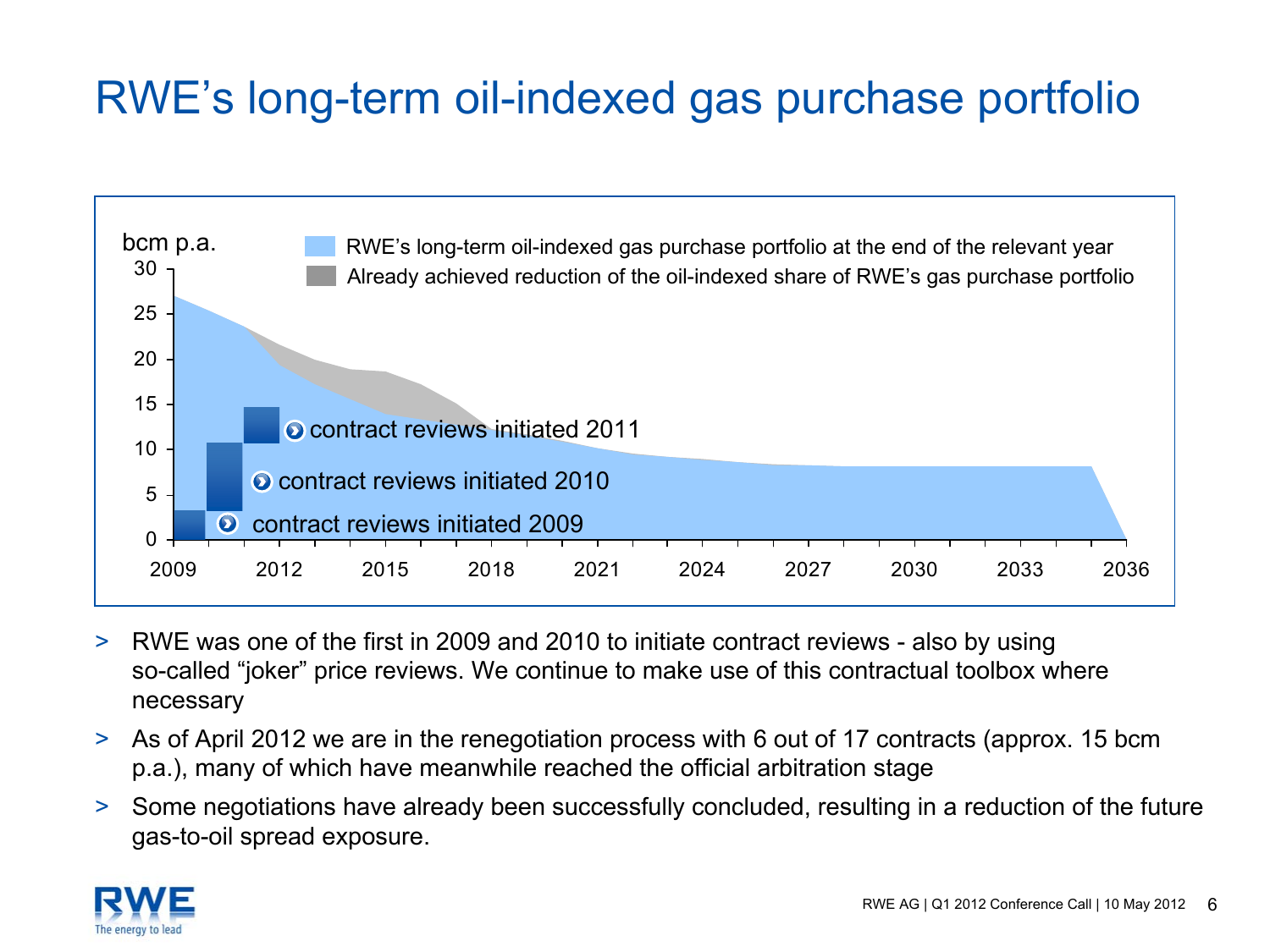

The energy to lead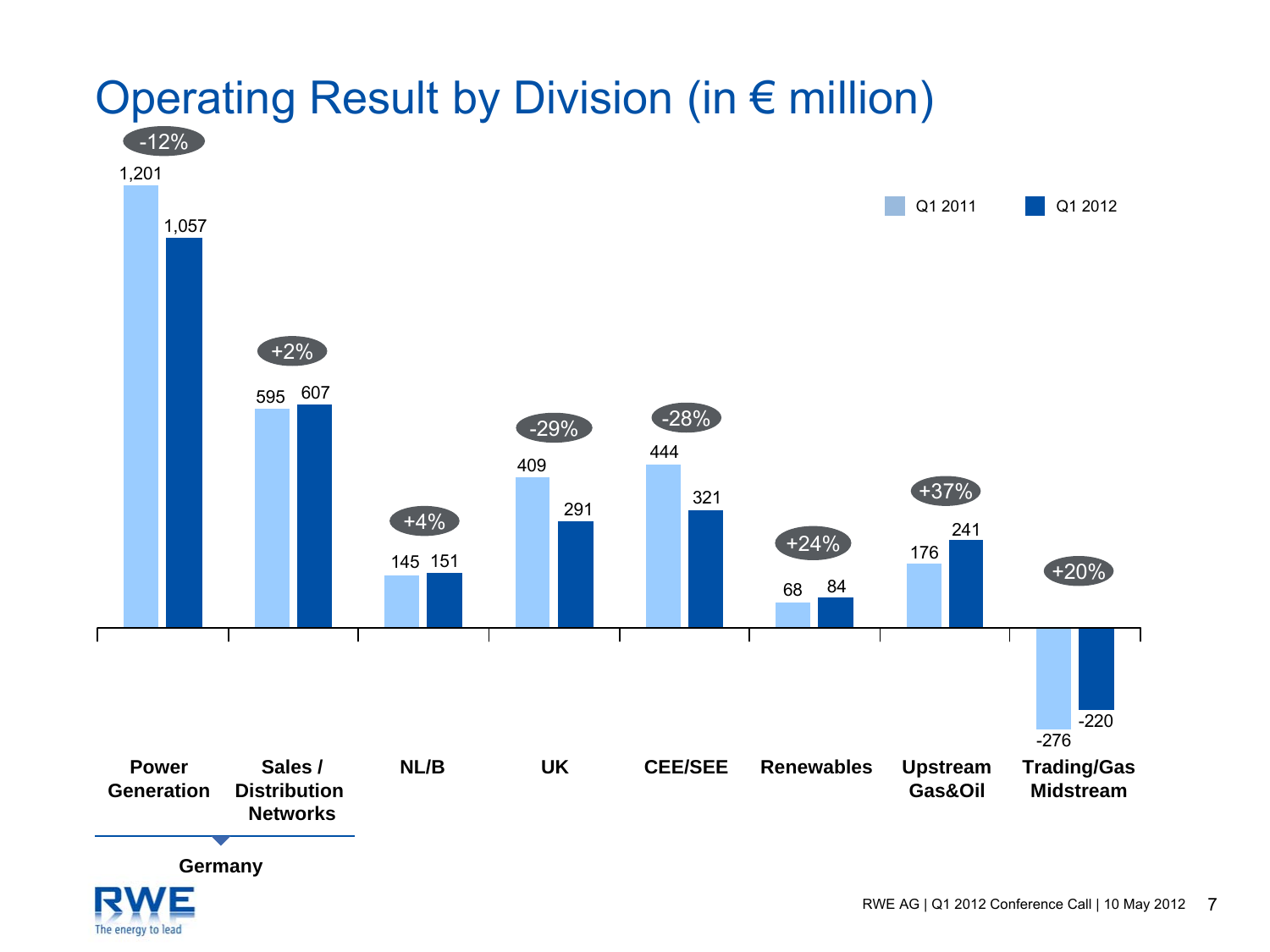#### Divisional outlook for the operating result

| $\epsilon$ million                                                | 2011 actual             | 2012 forecast vs. 2011                                                  |
|-------------------------------------------------------------------|-------------------------|-------------------------------------------------------------------------|
| Germany<br><b>Power Generation</b><br>Sales/Distribution networks | 4,205<br>2,700<br>1,505 | Above last year<br>Above last year<br>In the order of last year's level |
| Netherlands/Belgium                                               | 245                     | Significantly below last year                                           |
| United Kingdom                                                    | 357                     | Above last year                                                         |
| <b>Central Eastern and South Eastern Europe</b>                   | 1,109                   | Below last year                                                         |
| Renewables                                                        | 181                     | Above last year                                                         |
| Upstream Gas & Oil                                                | 558                     | Significantly above last year                                           |
| <b>Trading/Gas Midstream</b>                                      | $-800$                  | Significantly below last year                                           |

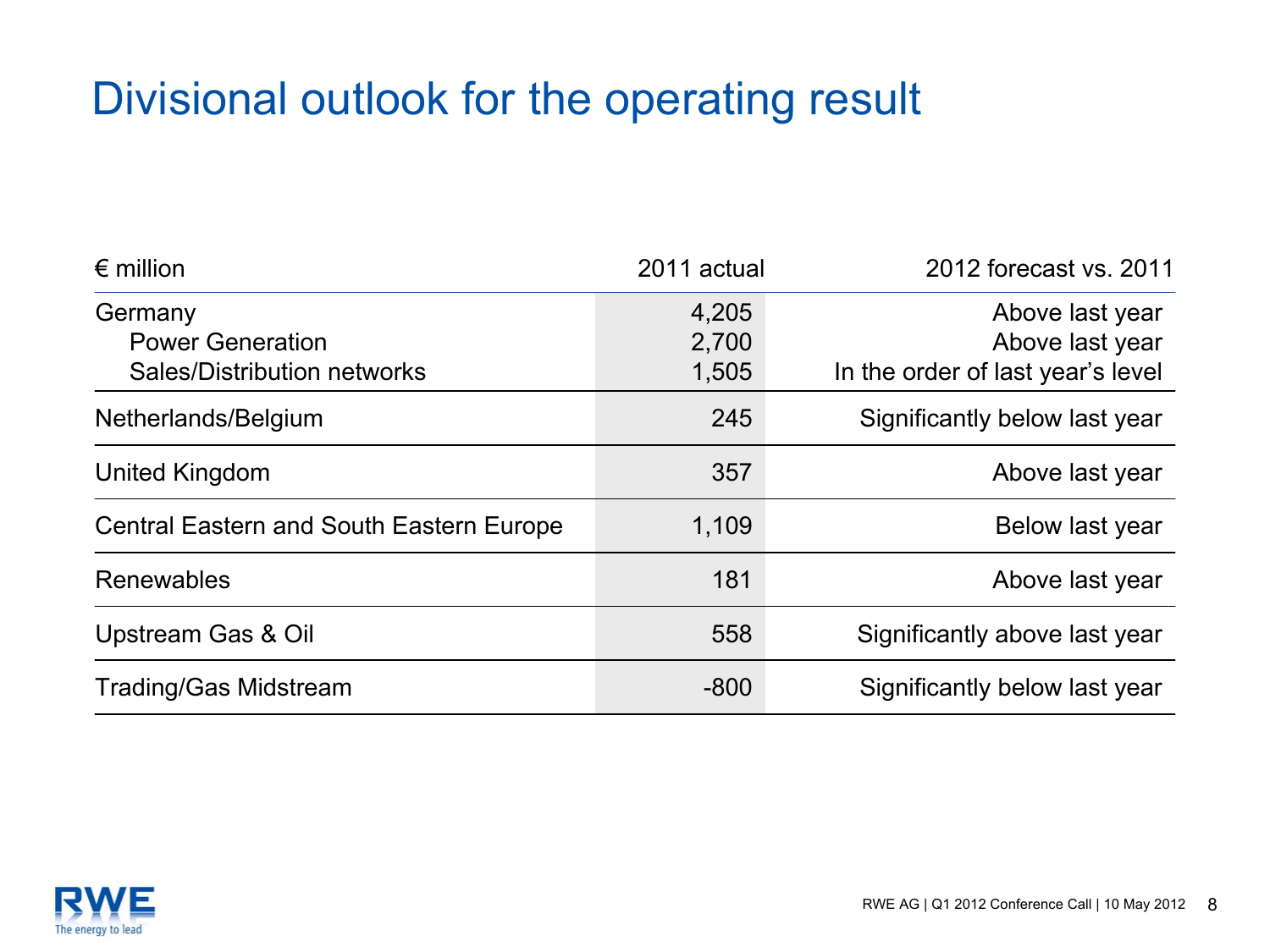#### Outlook for 2012 – 2013



<sup>1</sup>Expected earnings dilution from the remaining up to €7 bn divestment programme:

| in $\epsilon$ bn              | EBITDA | Operating result                  | Recurrent net income |
|-------------------------------|--------|-----------------------------------|----------------------|
| 2012                          |        | no major dilution effect expected |                      |
| Full year effect (after 2013) | ~10.5  | $\sim$ 0.4                        | ~10.3                |

The 2013 outlook is based on commodity prices as of January 2012.

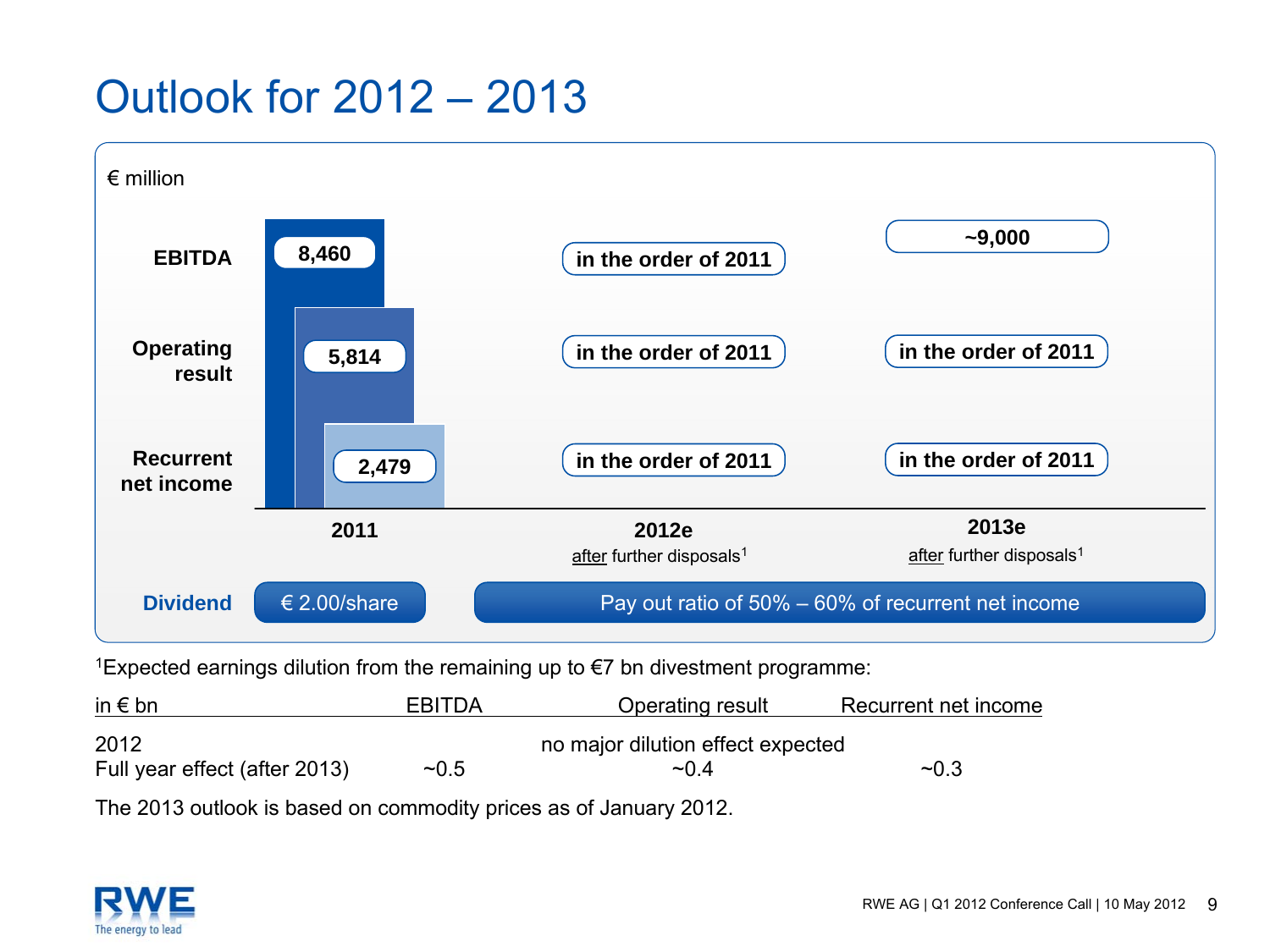# Back-up Charts

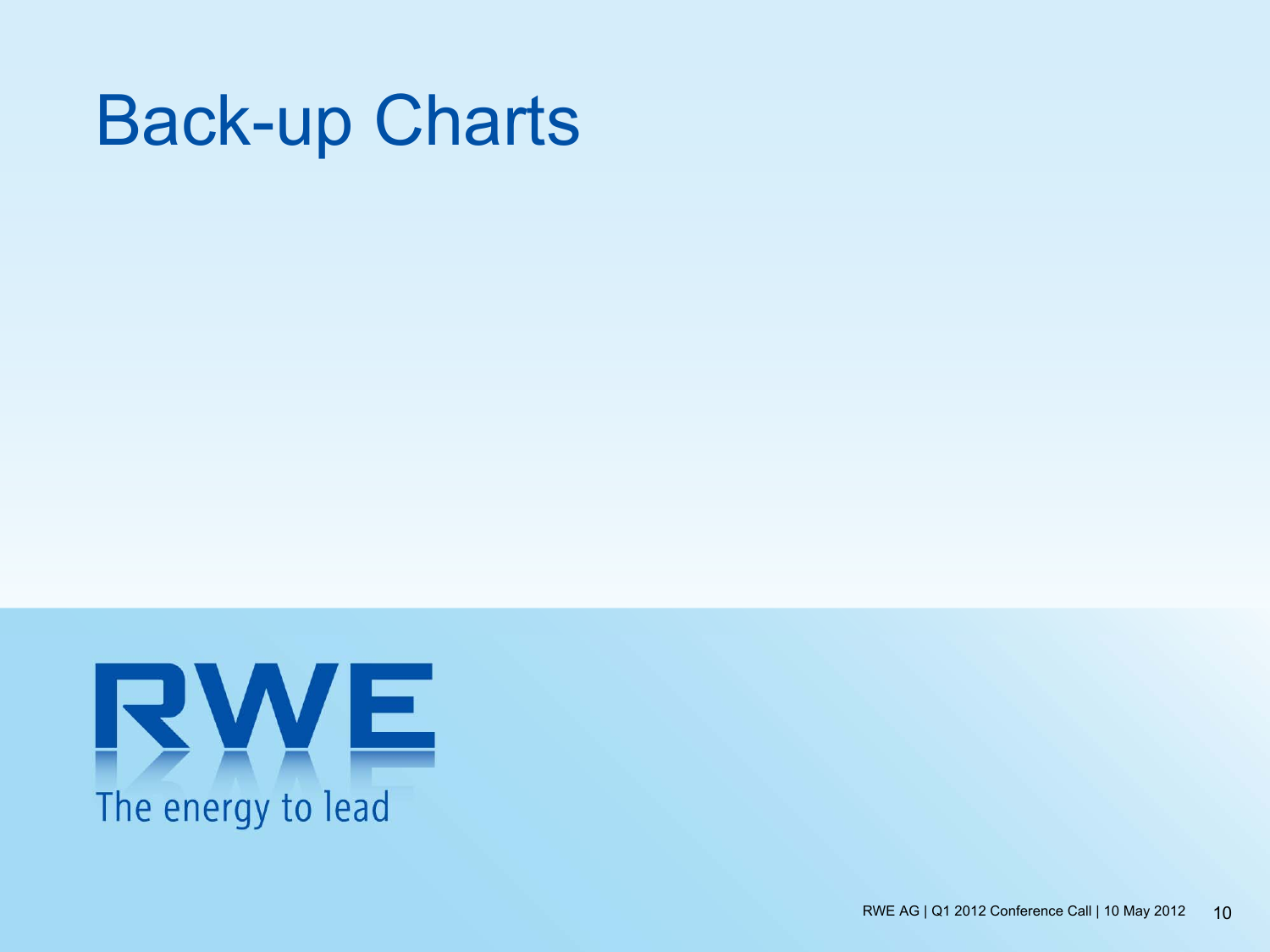### Performance of the Germany Division (I) Power Generation Business Area (RWE Power)

#### January – March: operating result: -12.0%



#### Guidance for fiscal year 2012: above last year



- Commissioning of new lignite-fired power plant BoA 2&3 +
- Lower fixed operating and maintenance costs +
- Impact from change in nuclear and mining provisions +
- Lower CO $_{\rm 2}$  costs +
- Lower realised electricity prices
- Higher fuel costs and Increased nuclear fuel tax -

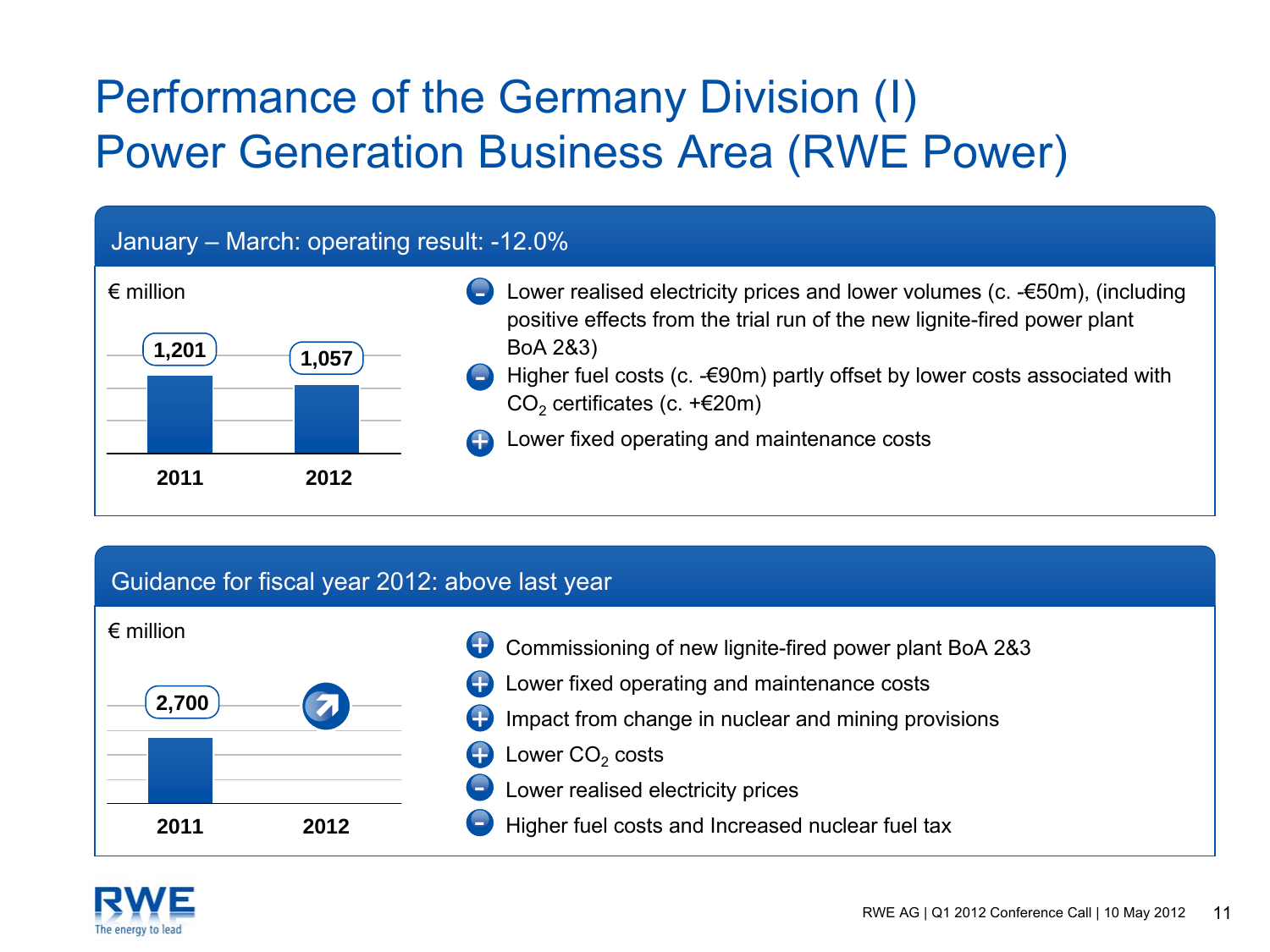### Forward selling<sup>1</sup> by RWE Power in the German market

(Base-load & peak-load forwards in €/MWh)



(Average realised price for 2011: €63/MWh (2010: €67/MWh)).

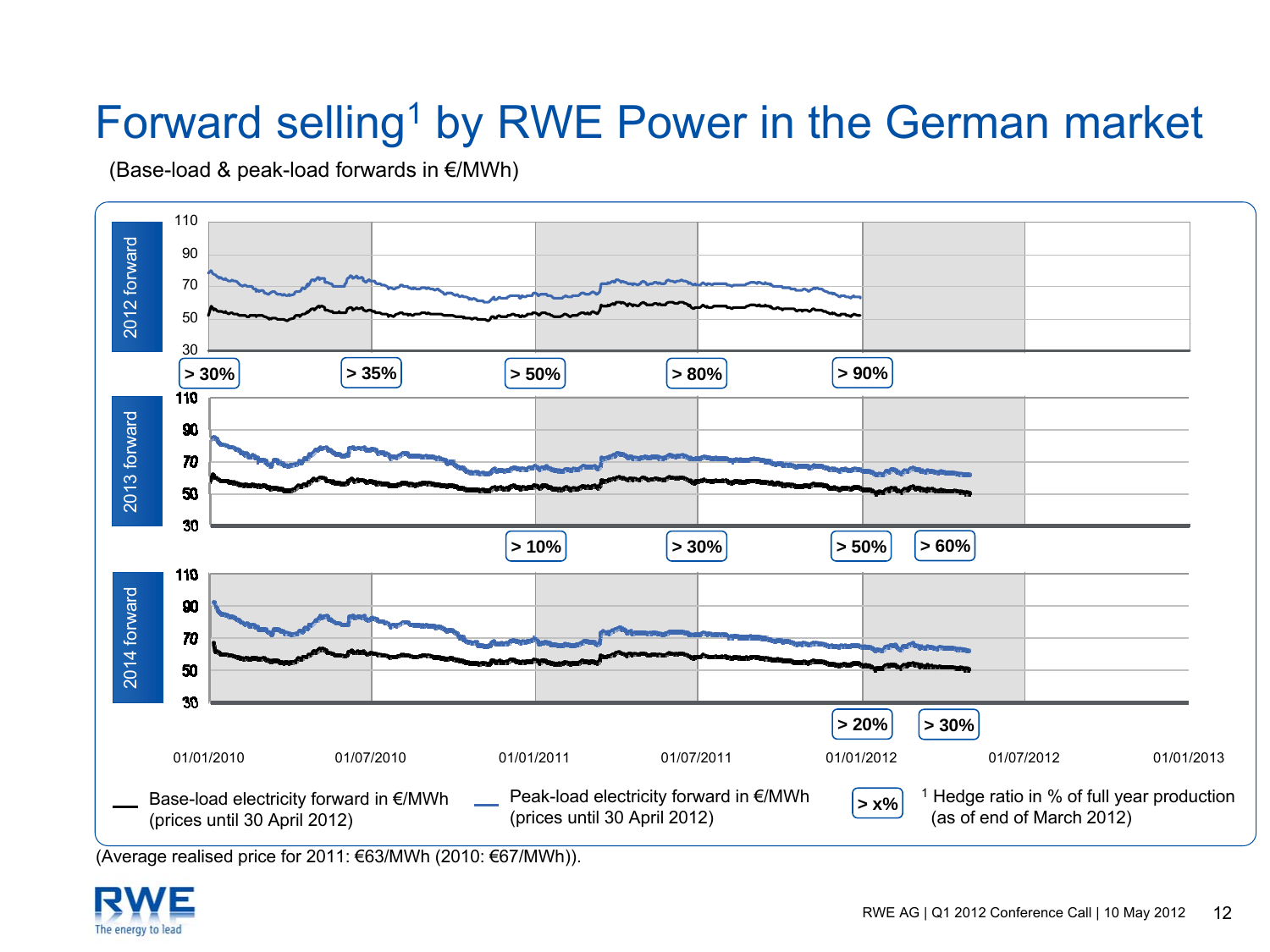### Germany: Clean Dark and Spark Spreads (CDS/CSS)



Source: RWE Supply & Trading, prices until 25 April 2012.

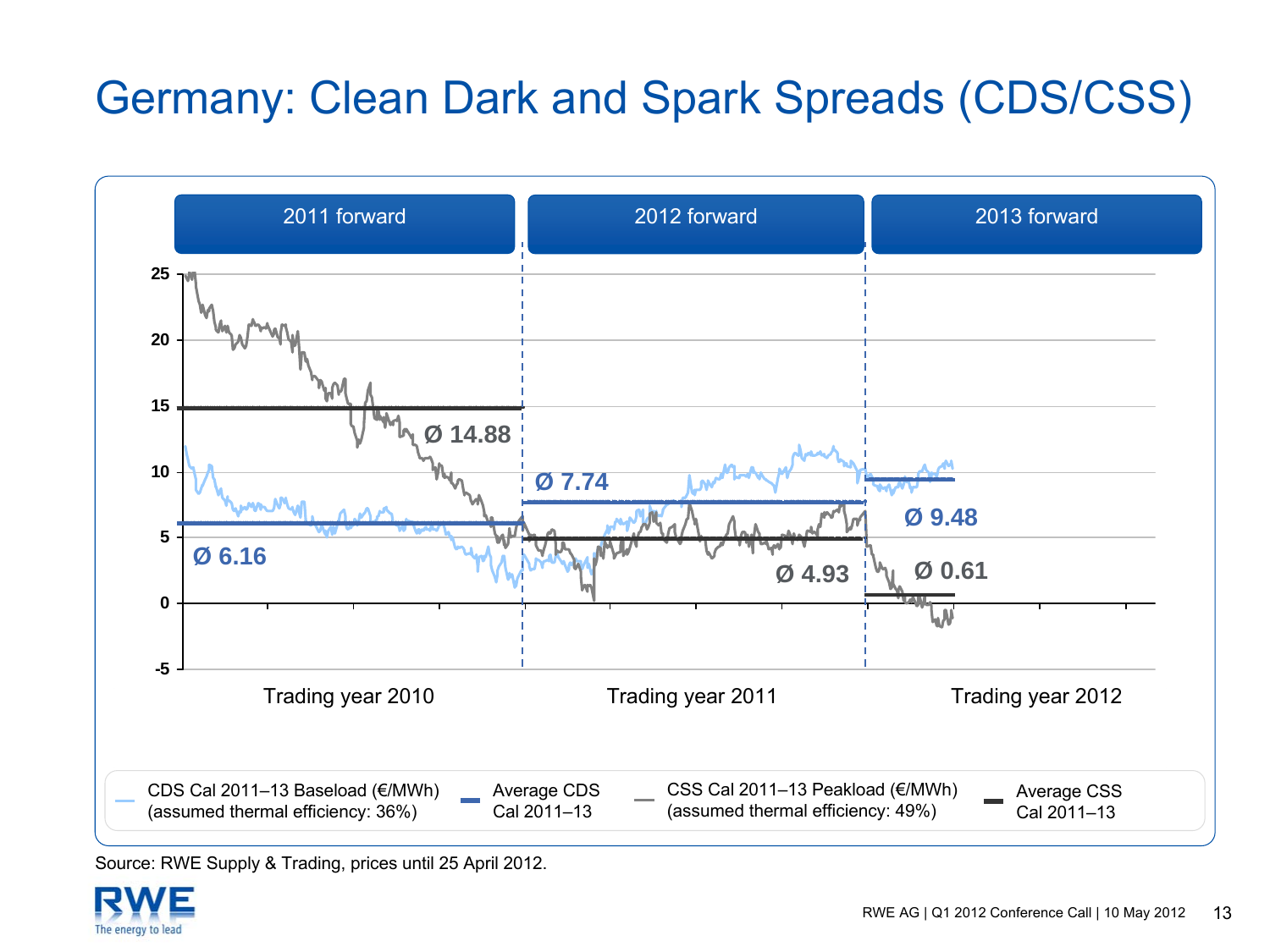### Performance of the Germany Division (II) Sales/Distribution Networks Business Area



#### Guidance for fiscal year 2012: in the order of last year's level



- Improved cost cutting in German business +
	- Lower income from investments from participations

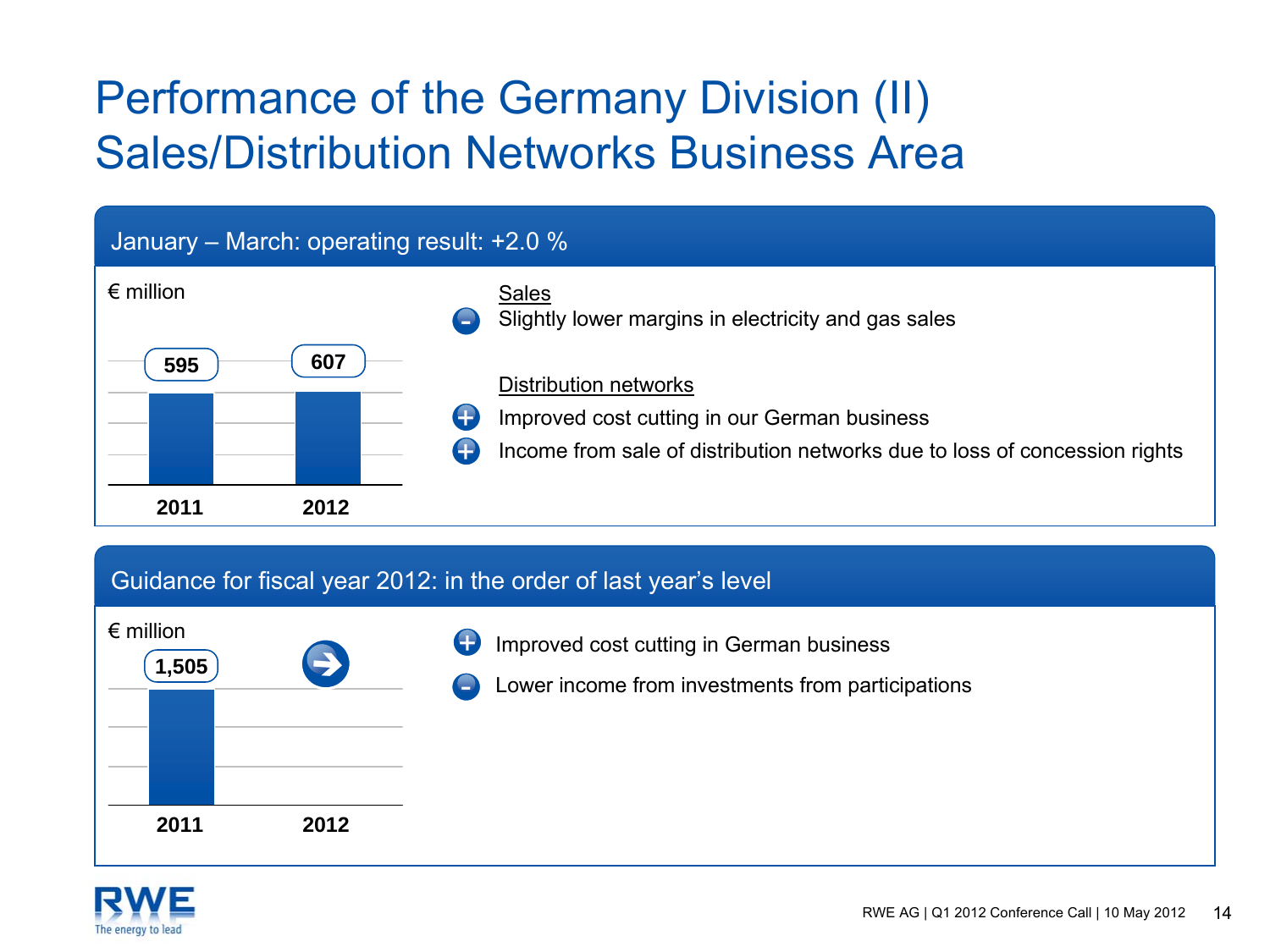### Performance of the Netherlands/Belgium Division (Essent)

#### January – March: operating result: +4.1% € million**2011145 151 2012**Improved margins in the sales business due to cost cutting and effective pricing strategy Lower electricity generation spreads + Commissioning of new gas-fired power plants Claus C and Moerdijk <sup>2</sup> +

#### Guidance for fiscal year 2012: significantly below last year



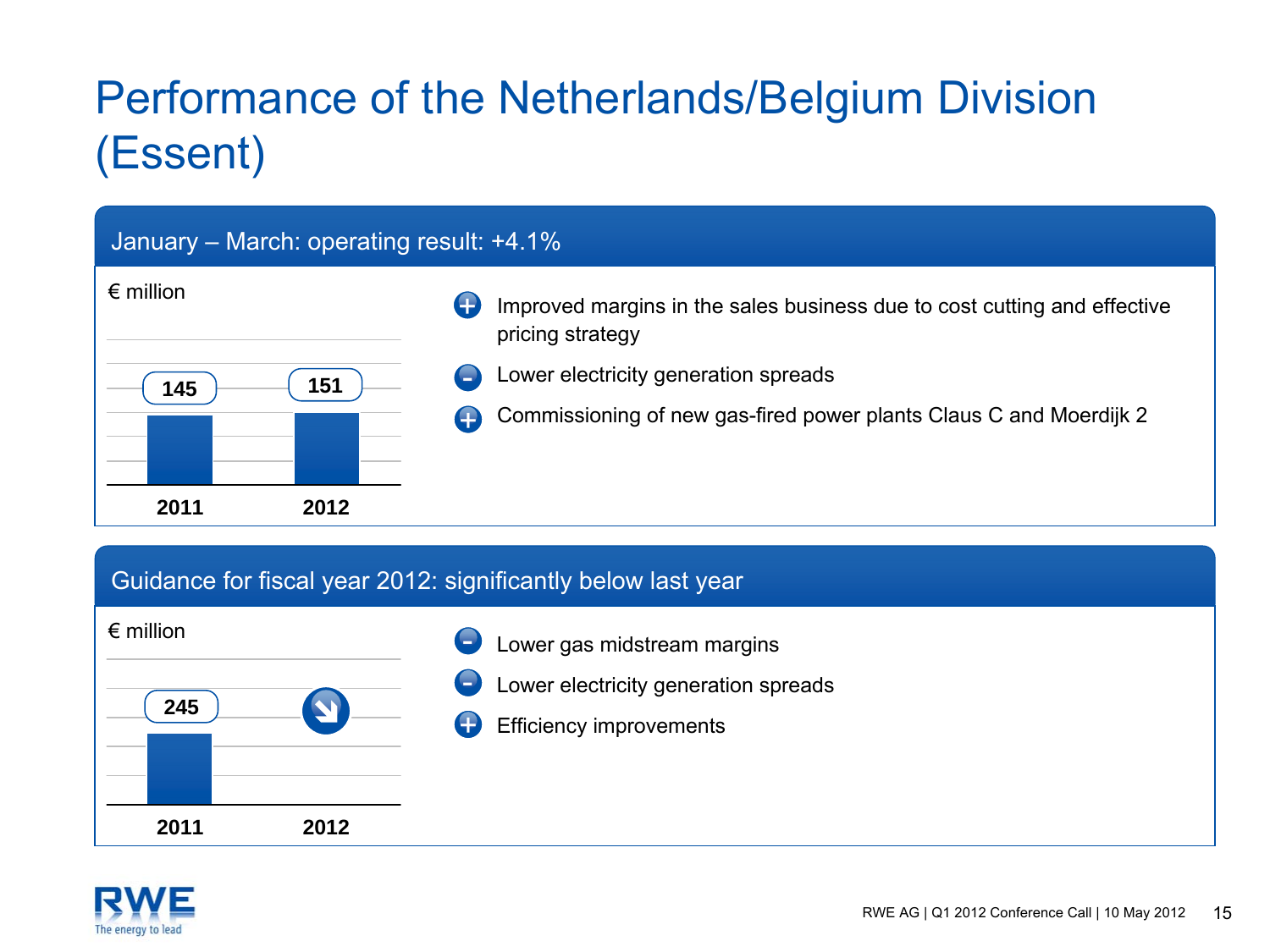### Performance of the United Kingdom Division (RWE npower)

#### January – March: operating result: -28.9%



#### Guidance for fiscal year 2012: above last year

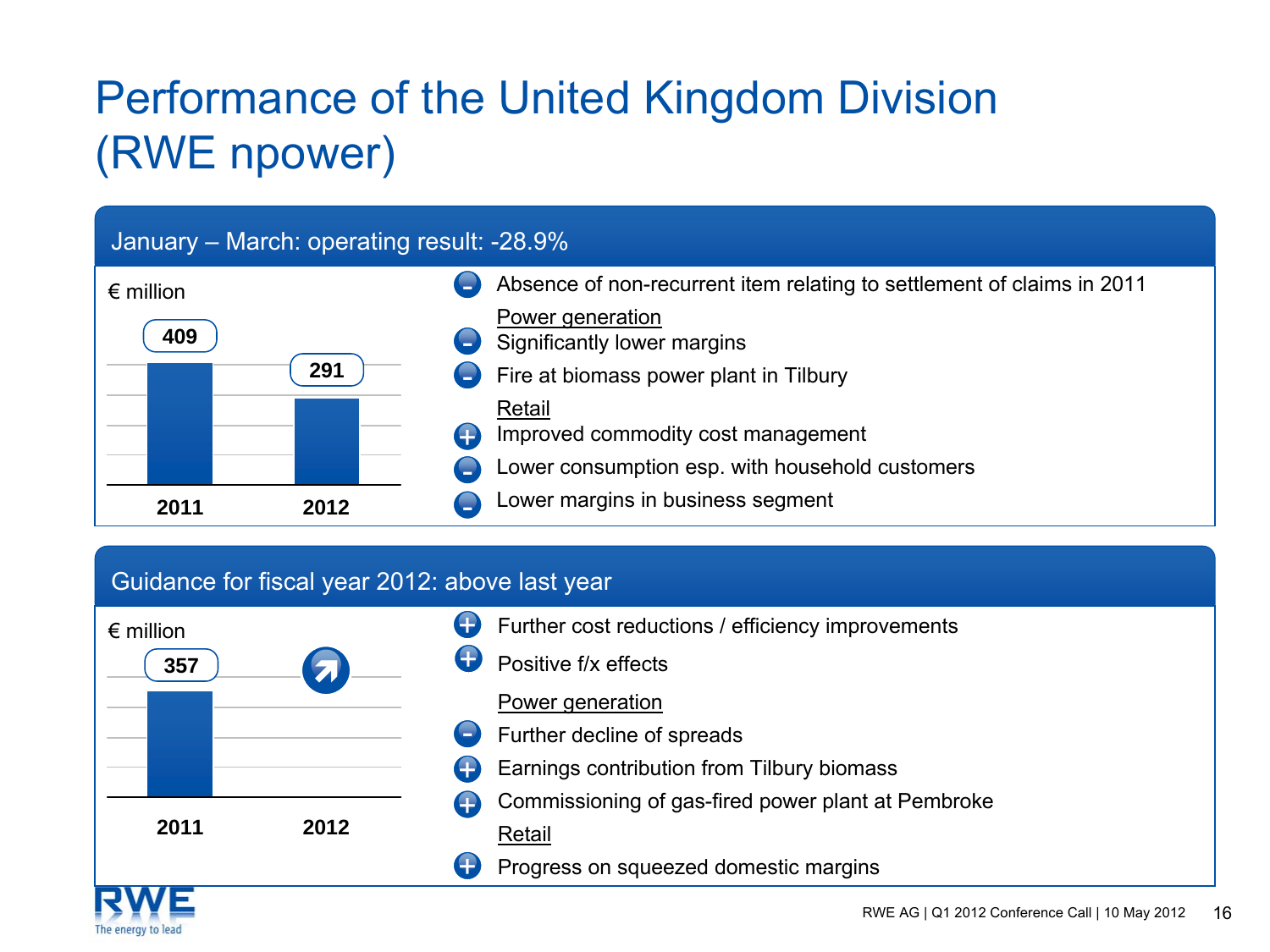### UK: Clean Dark and Spark Spreads (CDS/CSS)



Source: RWE Supply & Trading, prices until 25 April 2012.

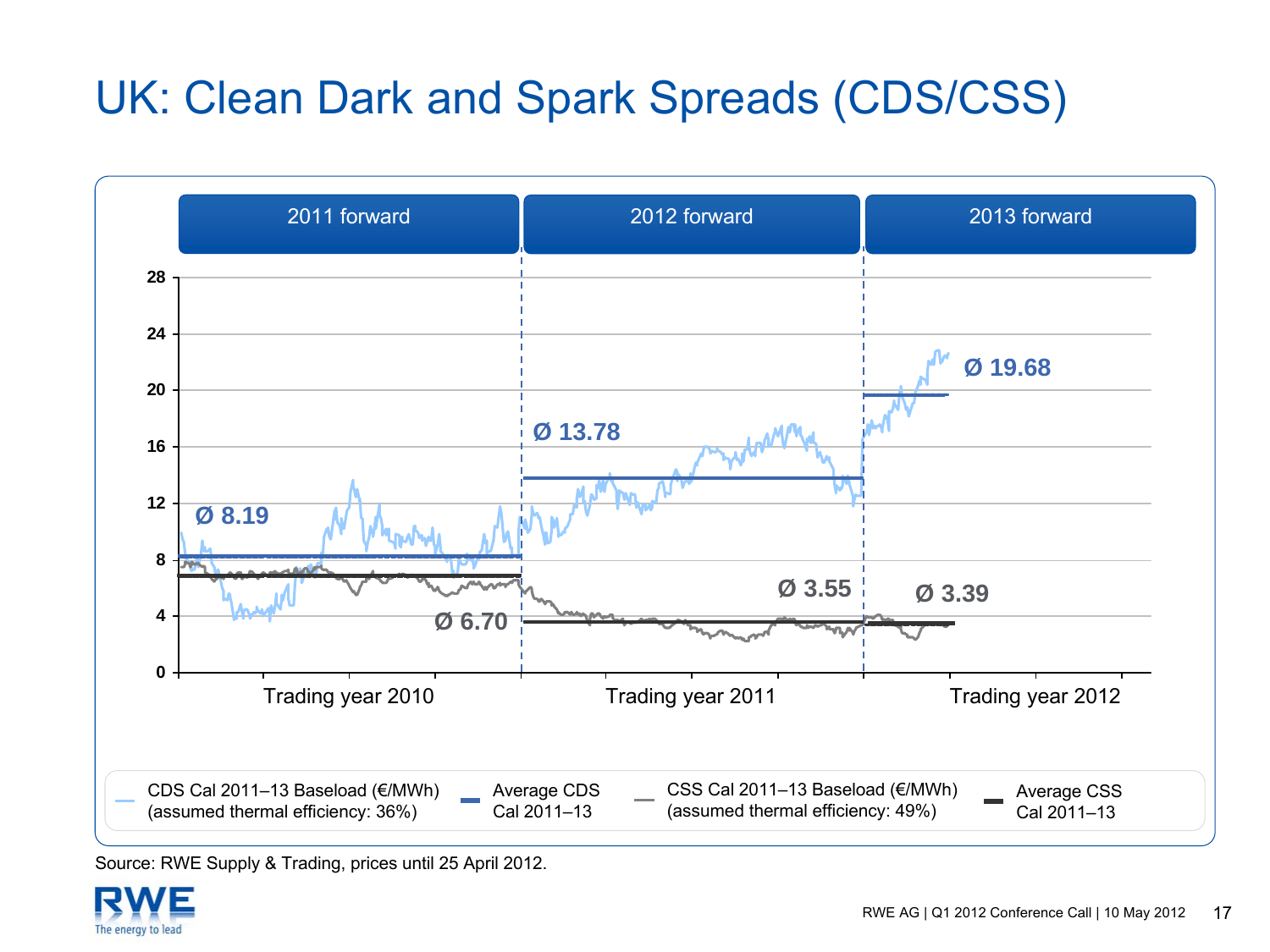### Performance of the Central Eastern and South Eastern Europe Division



#### Guidance for fiscal year 2012: below last year



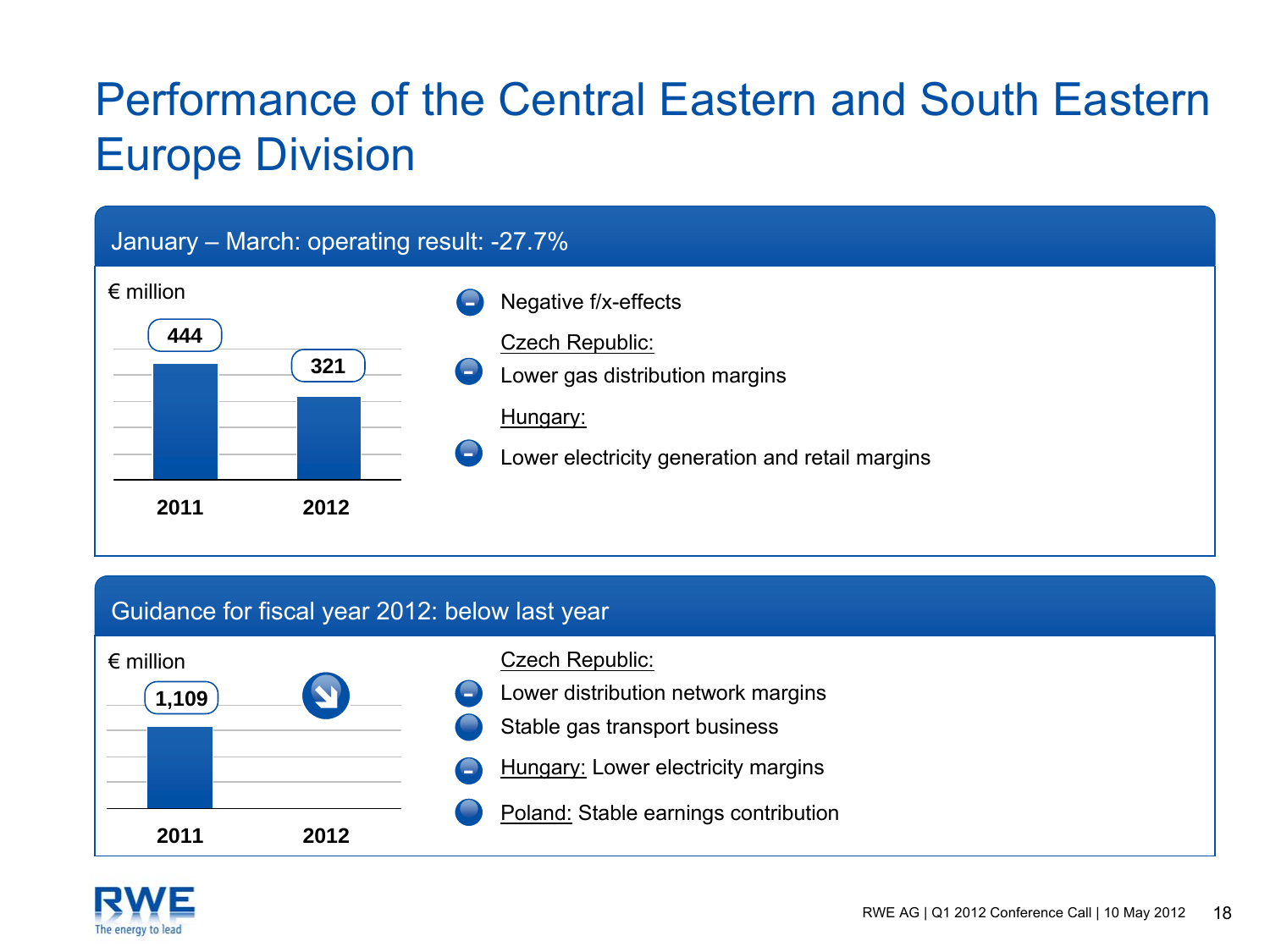### Performance of the Renewables Division (RWE Innogy)

#### January – March: operating result: +23.5%



- Increased generation volumes (partly driven by improved wind conditions and growth investments) and improved electricity wholesale
- Earnings contribution from wood pellet plant at Georgia / USA
- Absence of positive one-offs in 2011 relating to liquidated damages

#### Guidance for fiscal year 2012: above last year

| $\epsilon$ million |            |
|--------------------|------------|
| 181                | $\sqrt{2}$ |
|                    |            |
|                    |            |
| 2011               | 2012       |

- Commissioning of new projects +
- Normalised weather conditions assumed+
- Absence of positive one-off in 2011 relating to liquidated damages
- Lower income from sale of developed projects
- Upfront costs of large investment programme including higher staff costs

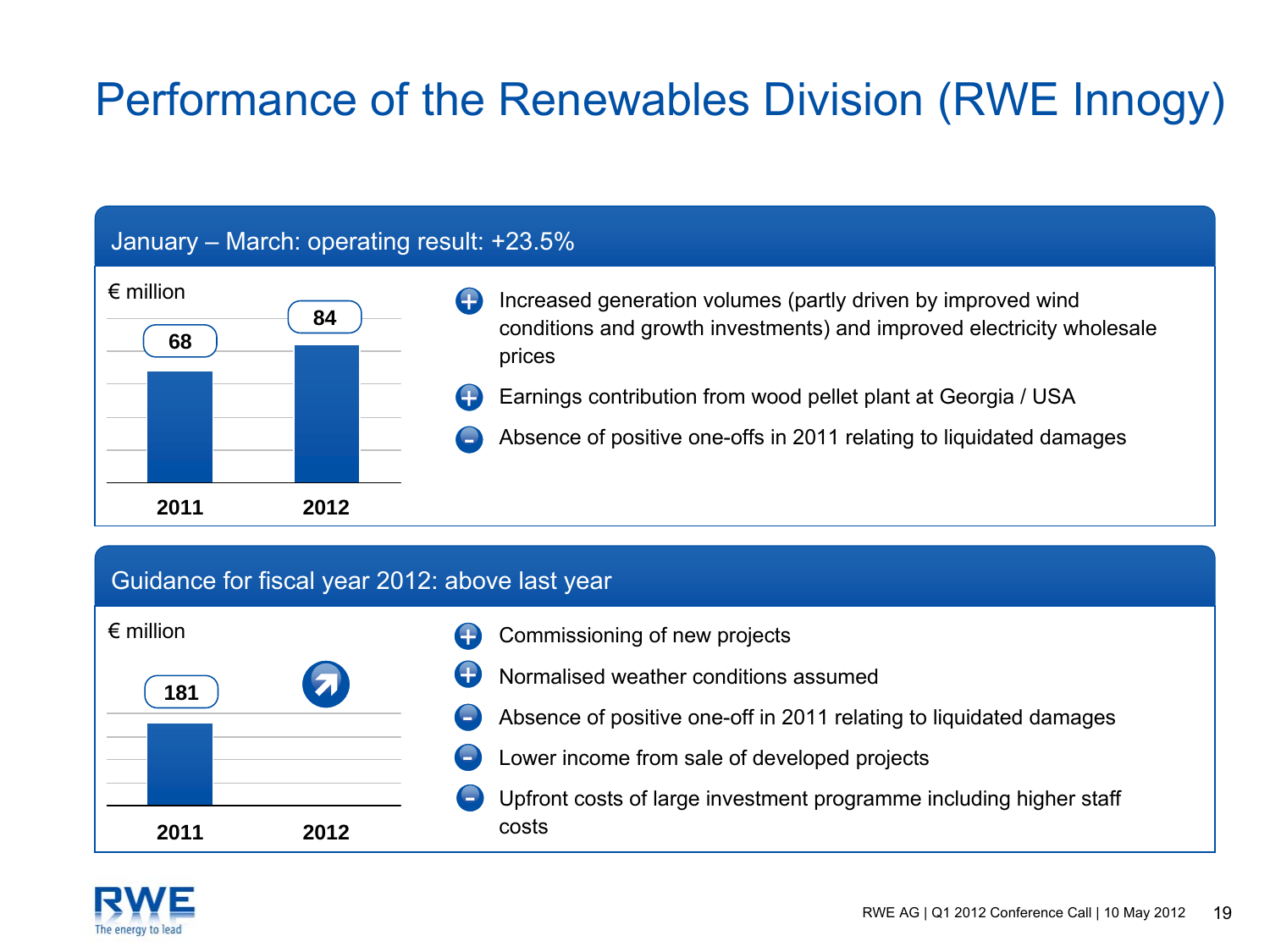### Performance of the Upstream Gas & Oil Division (RWE Dea)



#### Guidance for fiscal year 2012: significantly above last year



- Higher oil and gas prices +
- Start of production in new gas fields +
- Slightly lower exploration expenditures +
	- Higher depreciation
	- Increased cost of production

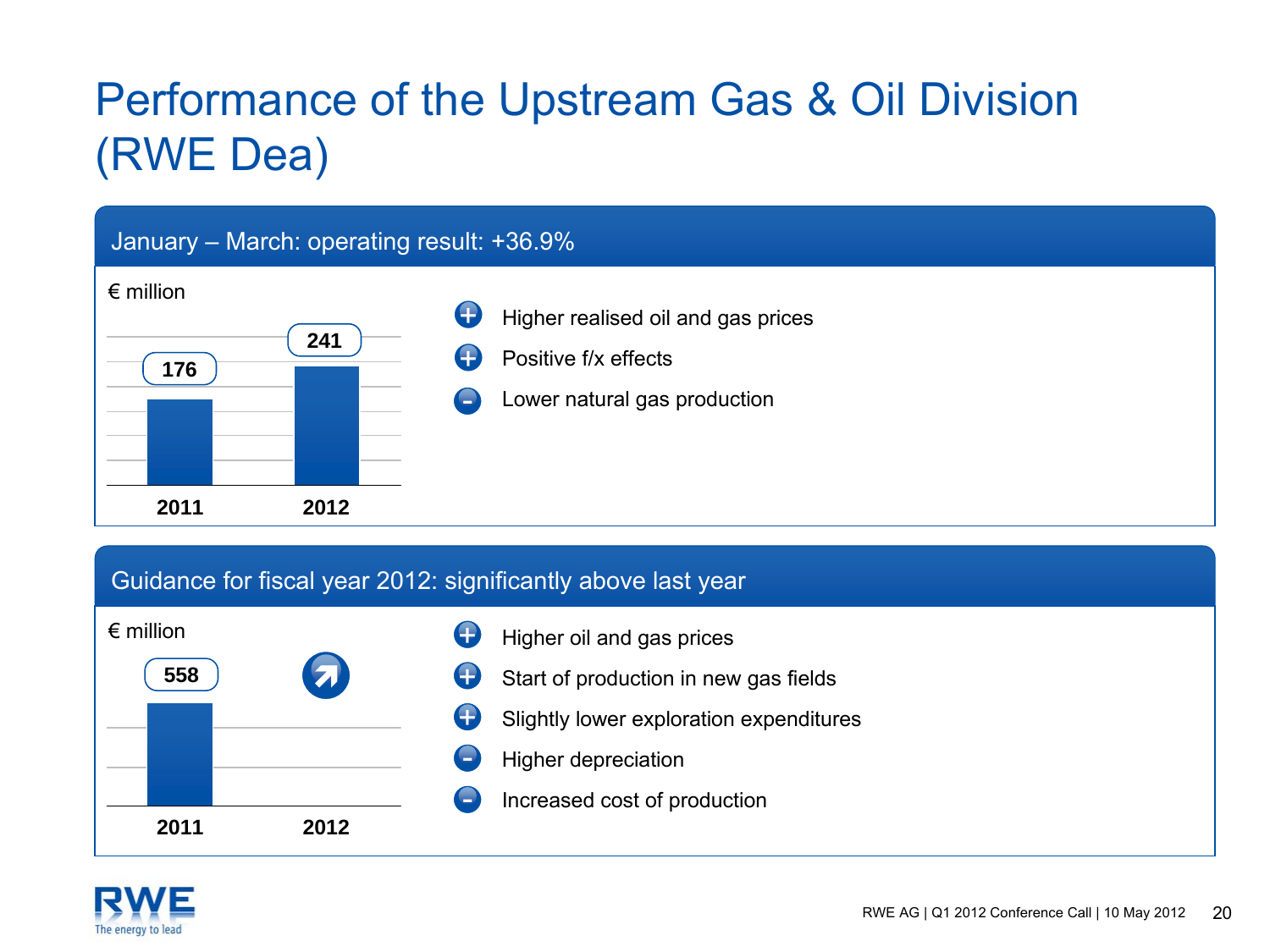## Performance of the Trading/Gas Midstream Division (RWE Supply & Trading)



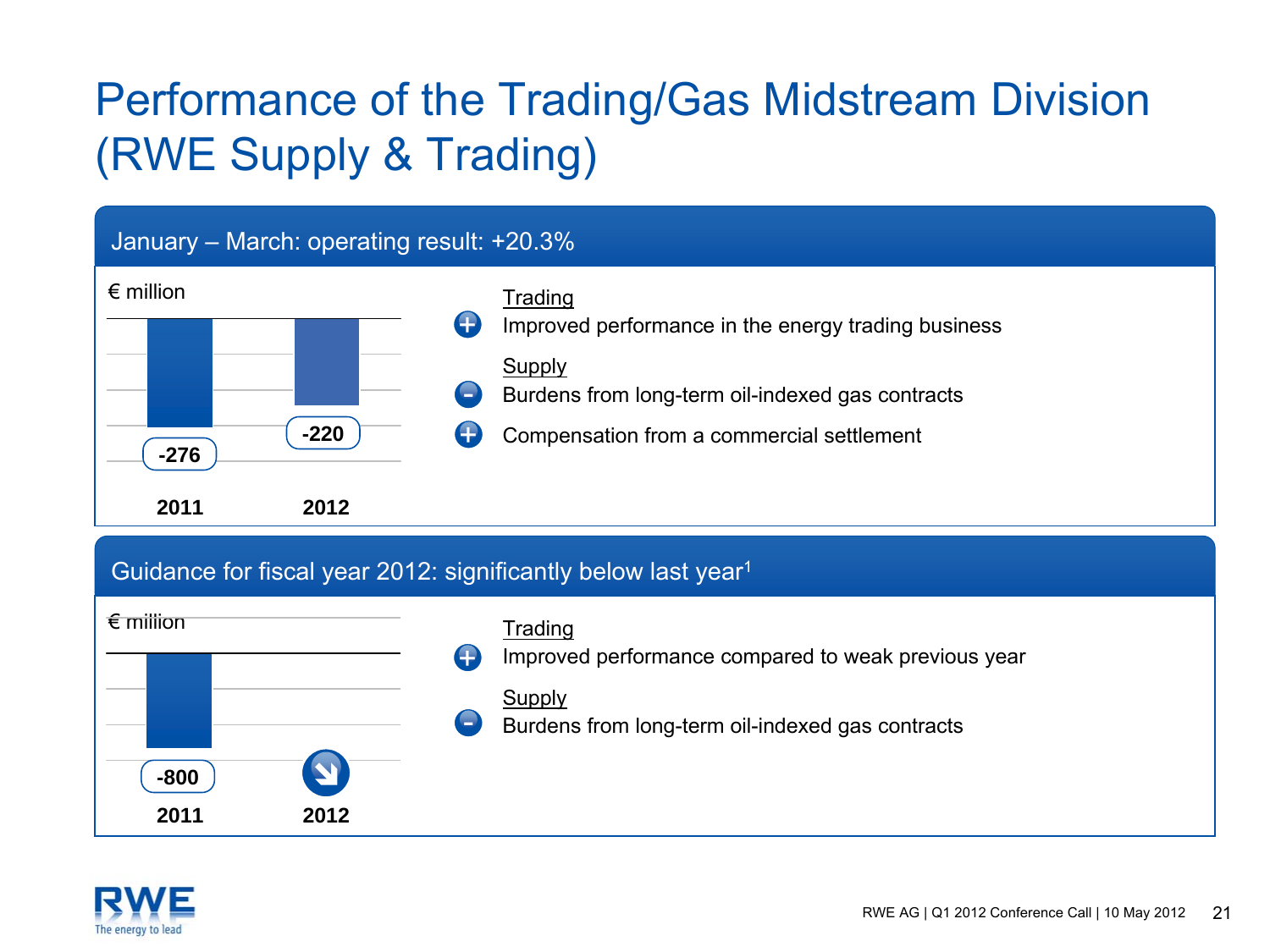#### Development of TTF gas price and brent oil price



 $\bullet$ Relative development of the TTF and brent forwards for the years 2010, 2011, 2012 and 2013 since January 1<sup>st</sup>, 2009. To compare both, the brent oil price is based to the TTF gas price as of January 1<sup>st</sup>, 2009. The curves simply illustrate the development of the market prices which should give a rough indication on the gas-to-oil-spread situation. The real gas-to-oil-spread exposure depends on the individual contract details and will deviate from this slide.

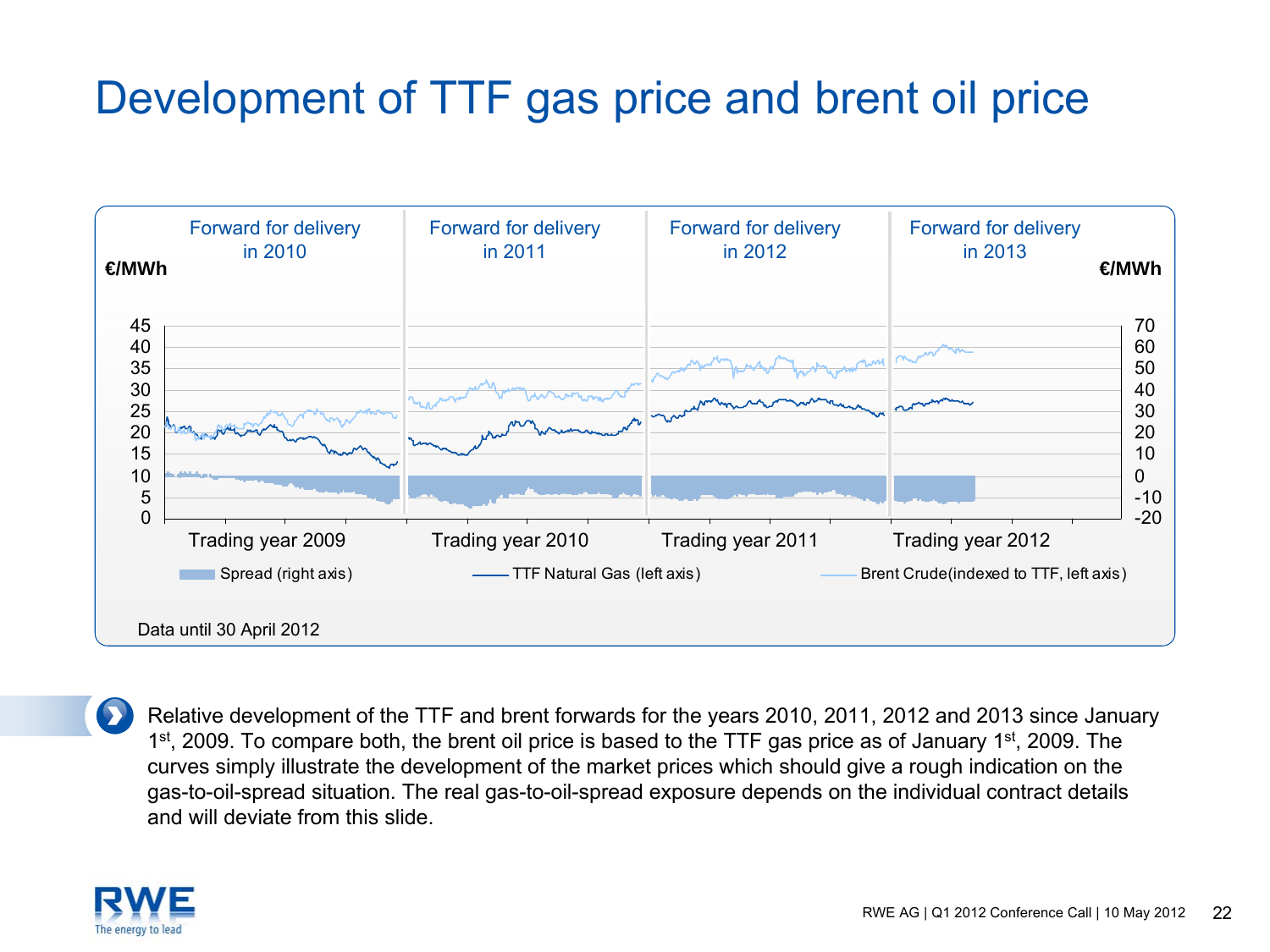#### Cash flow statement

| <b>January – March</b><br>$\epsilon$ million            | 2012           | 2011             | <b>Change</b><br>(absolute) |
|---------------------------------------------------------|----------------|------------------|-----------------------------|
| Funds from operations (FFO)                             | 2,277          | 3,071            | $-794$                      |
| Change in working capital<br>of which variation margins | $-1,979$<br>42 | $-787$<br>$-177$ | $-1,192$<br>219             |
| Cash flows from operating activities                    | 298            | 2,284            | $-1,986$                    |
| Minus capex on fixed assets                             | $-987$         | $-1,144$         | 157                         |
| Free cash flow                                          | $-689$         | 1,140            | $-1,829$                    |

#### **FFO**

> Mainly a result of declining operating earnings



 $\bullet$ 

#### **Change in working capital**

- > Absence of a temporary liquidity effect at Amprion in Q1/2011
- > Fluctuation in payments in connection with purchases and sales at our trading business

#### **Capex on fixed assets**

> Extension and modernisation of our generation fleet

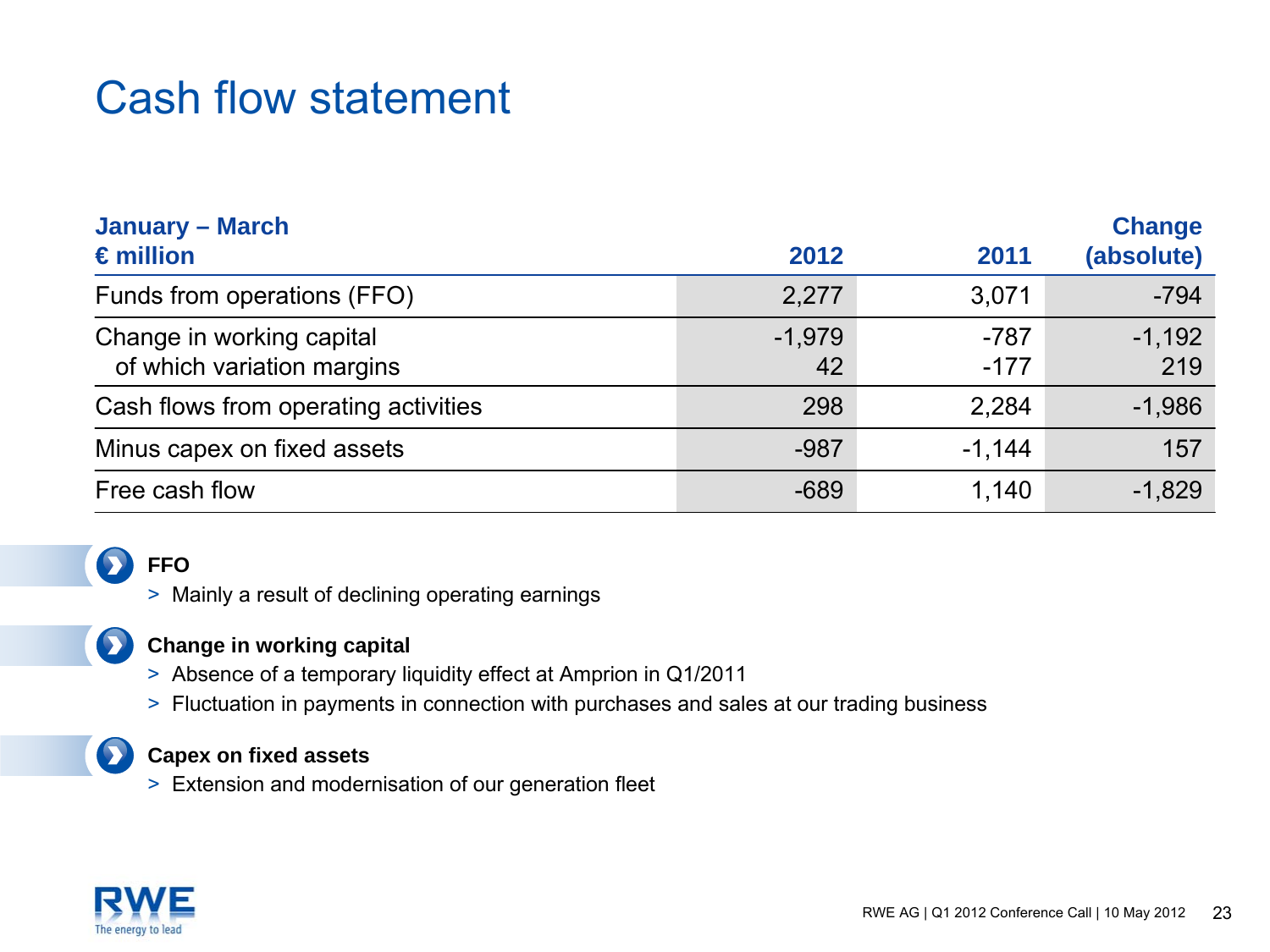### RWE Group electricity production (by geographic regions)

| <b>January - March</b><br>in TWh                | <b>Germany</b> | <b>UK</b>  | <b>NL/BE</b> | <b>Other</b><br>Internat. | <b>Total</b><br>2012 | <b>Total</b><br>2011 |
|-------------------------------------------------|----------------|------------|--------------|---------------------------|----------------------|----------------------|
| Lignite                                         | 21.0           |            |              | 1.3                       | 22.3                 | 19.0                 |
| <b>Nuclear</b>                                  | 8.4            |            |              |                           | 8.4                  | 12.2                 |
| Hard coal<br>thereof contracts                  | 8.9<br>5.5     | 5.2        | 1.9          | 0.1                       | 16.1<br>5.5          | 14.9<br>5.5          |
| Gas                                             | 2.5            | 5.1        | 1.8          | 0.1                       | 9.5                  | 11.3                 |
| Renewables<br>thereof contracts                 | 1.3<br>0.2     | 1.1<br>0.3 | 0.6          | 0.5                       | 3.5<br>0.5           | 2.5<br>0.3           |
| Pumped storage, oil, other<br>thereof contracts | 0.6<br>0.5     |            |              |                           | 0.6<br>0.5           | 0.4<br>0.3           |
| <b>Subtotal</b>                                 | 42.7           | 11.4       | 4.3          | 2.0                       | 60.4                 | 60.3                 |
| Electricity purchases <sup>1</sup>              |                |            |              |                           | 18.2                 | 26.2                 |
| <b>Total</b>                                    |                |            |              |                           | 78.6                 | 86.5                 |

<sup>1</sup> Net, excluding trading. Purchases for physical deliveries to customers only.

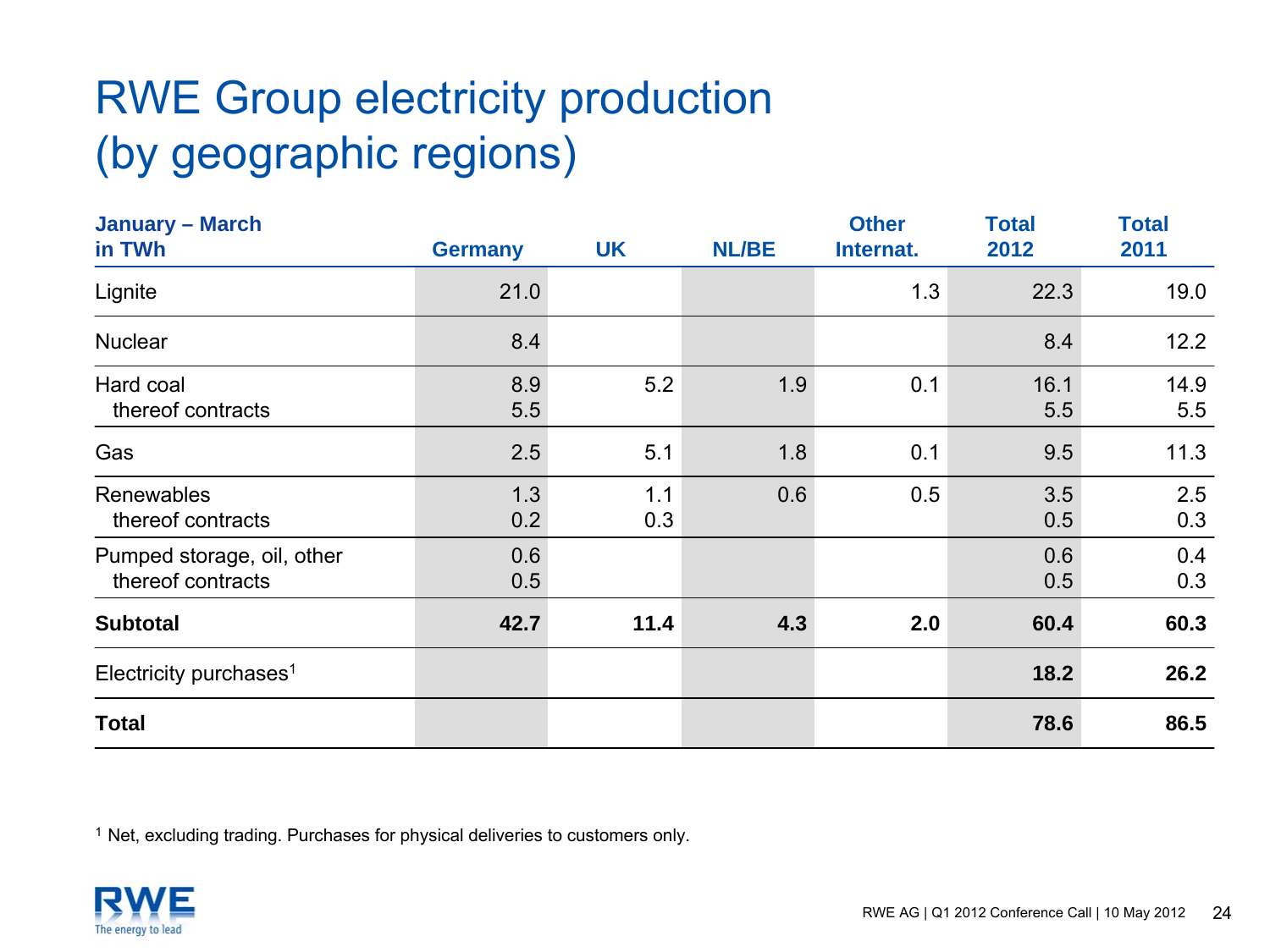### RWE Group electricity sales volume (by geographic regions)

| <b>January – March</b><br>in TWh        | <b>Germany</b> | <b>UK</b> | <b>NL/BE</b> | <b>Poland</b> | <b>Hungary</b> | <b>Other</b> | <b>Total</b><br>2012 | <b>Total</b><br>2011 |
|-----------------------------------------|----------------|-----------|--------------|---------------|----------------|--------------|----------------------|----------------------|
| Residential and commercial<br>customers | 7.8            | 5.2       | 3.1          | 0.7           | 1.5            |              | 18.3                 | 18.41                |
| Industrial and corporate<br>customers   | 13.8           | 8.4       | 3.9          | 0.9           | 1.2            | 0.3          | 28.5                 | 26.8 <sup>1</sup>    |
| <b>Distributors</b>                     | 20.0           |           |              |               | 1.4            | 0.5          | 21.9                 | 27.1 <sup>1</sup>    |
| Electricity trading <sup>2</sup>        | 5.1            |           |              |               |                |              | 5.1                  | 9.2 <sup>1</sup>     |
| <b>Total</b>                            | 46.7           | 13.6      | 7.0          | 1.6           | 4.1            | 0.8          | $73.8^3$             | $81.5^3$             |

<sup>1</sup> Prior-year figures adjusted.

 $2$  Net of electricity purchased from third parties.

 $3$  Difference between electricity production and electricity sales volume due to grid losses, operating consumption by lignite production and pumped-storage power plants.

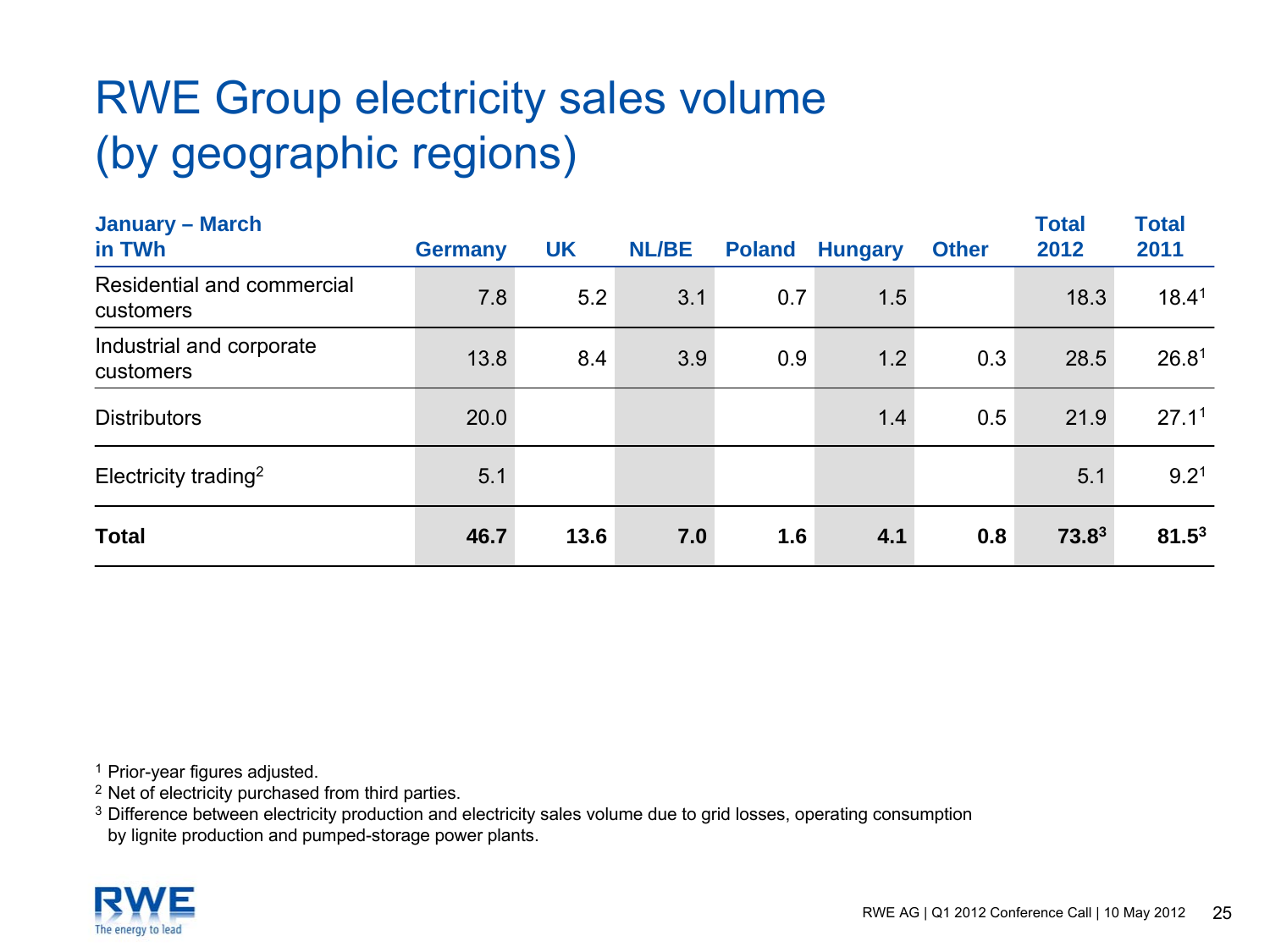### RWE Group gas sales volume (by geographic regions)

| <b>January - March</b><br>in TWh        | <b>Germany</b> | <b>Czech</b><br>Rep. | <b>NL</b> | <b>UK</b> | <b>Other</b> | <b>Total</b><br>2012 | <b>Total</b><br>2011 |
|-----------------------------------------|----------------|----------------------|-----------|-----------|--------------|----------------------|----------------------|
| Residential and commercial<br>customers | 12.9           | 9.8                  | 16.0      | 16.3      | 1.2          | 56.2                 | 60.7                 |
| Industrial and corporate<br>customers   | 9.0            | 6.3                  | 15.4      | 0.8       | 3.9          | 35.4                 | 41.3                 |
| Distributors <sup>1</sup>               | 15.7           | 5.9                  | 0.0       | 0.0       | 0.4          | 22.0                 | 27.3                 |
| <b>Total</b>                            | 37.6           | 22.0                 | 31.4      | 17.1      | 5.5          | 113.6                | 129.3                |

1 includes gas trading in 2011

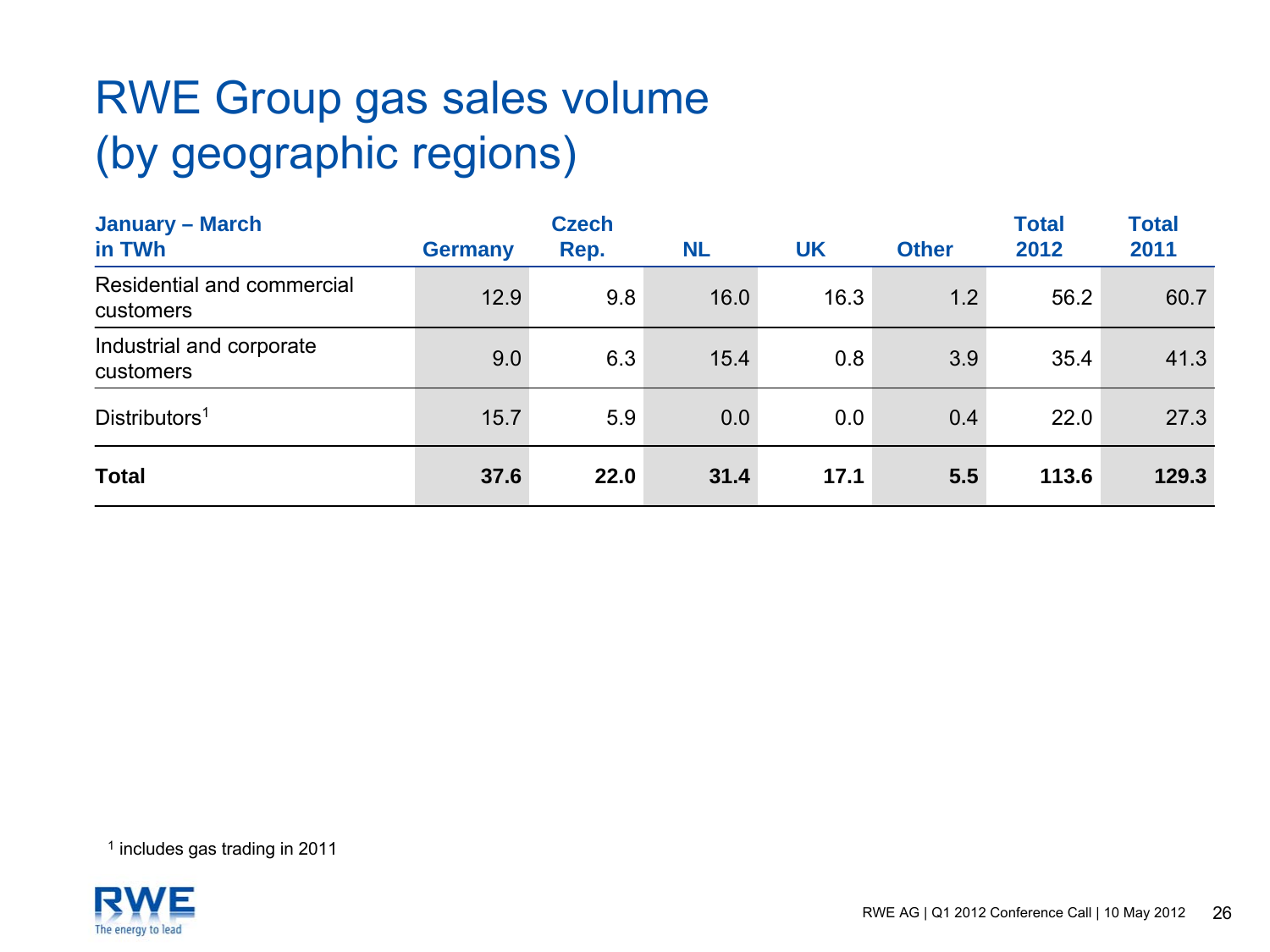#### Development of net debt



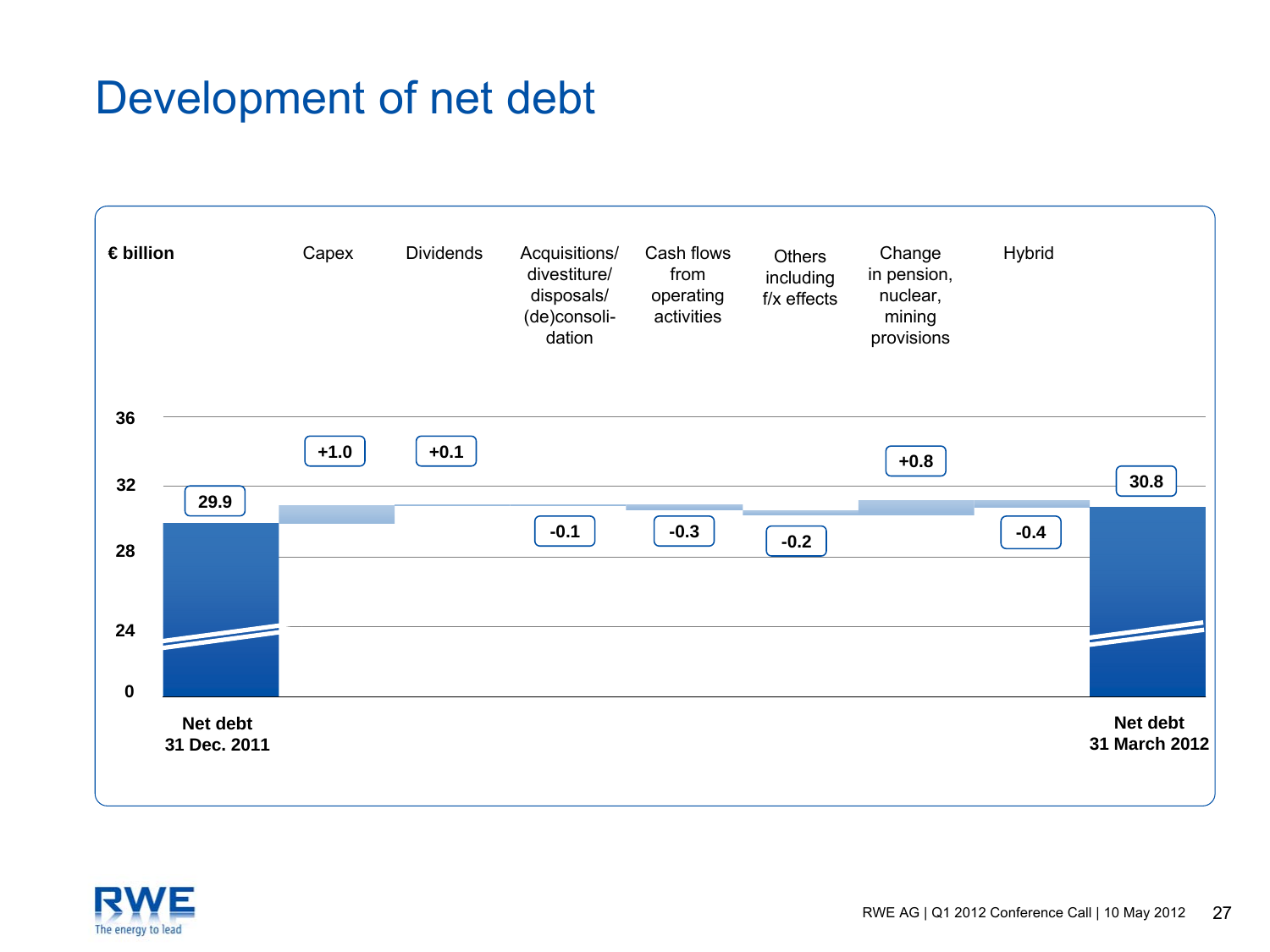#### Financial liabilities and assets

(excluding hybrid capital, as of 31 March 2012)



 $^1$  Excluding variation margins which are netted against the fair values of the respective derivatives.

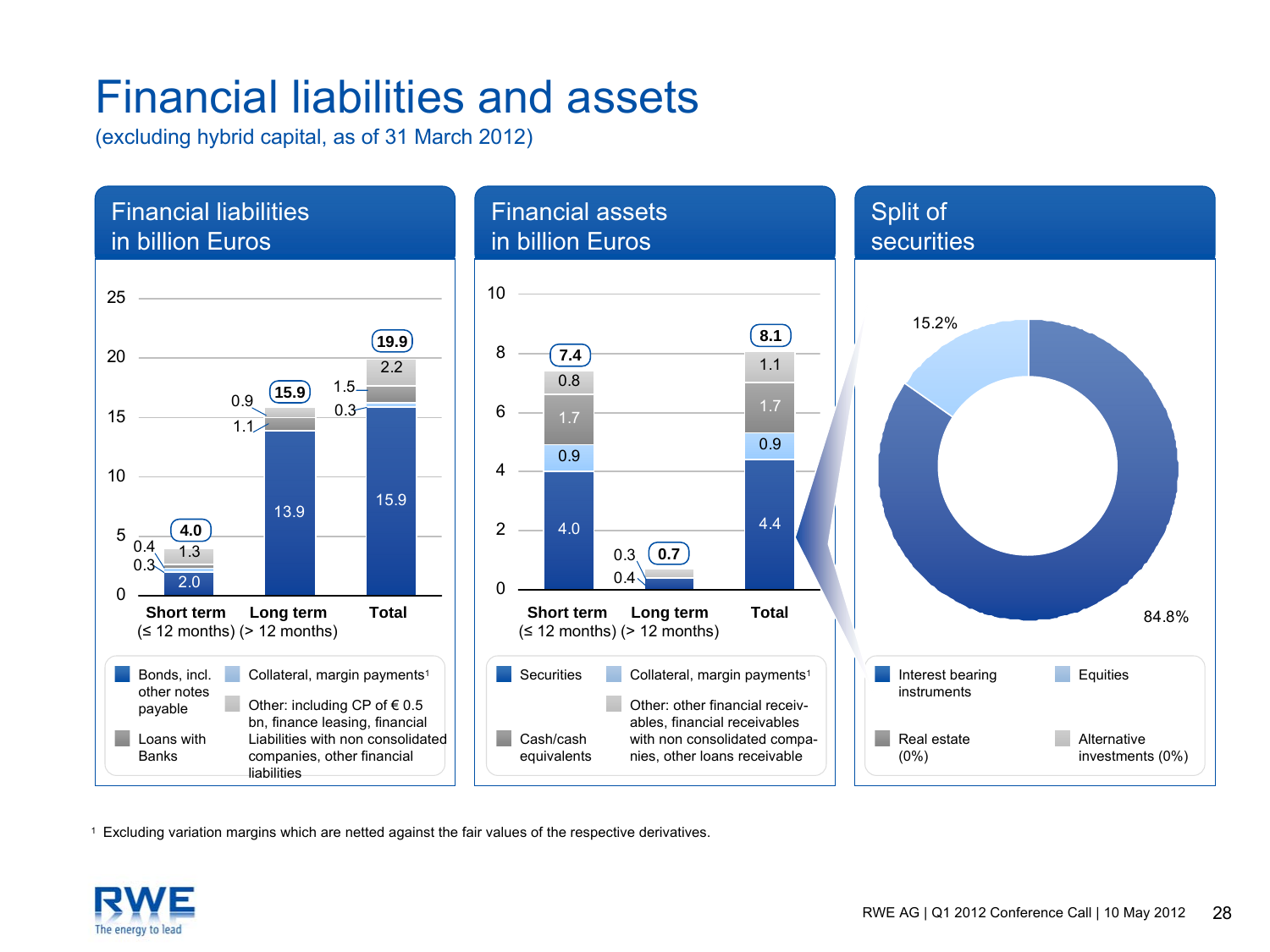### Capital market debt maturities and sources of financing



1 RWE AG and RWE Finance B.V., as of Mar. 31, 2012 (incl. USD Hybrid, issued 29<sup>th</sup> of March)

The energy to lead

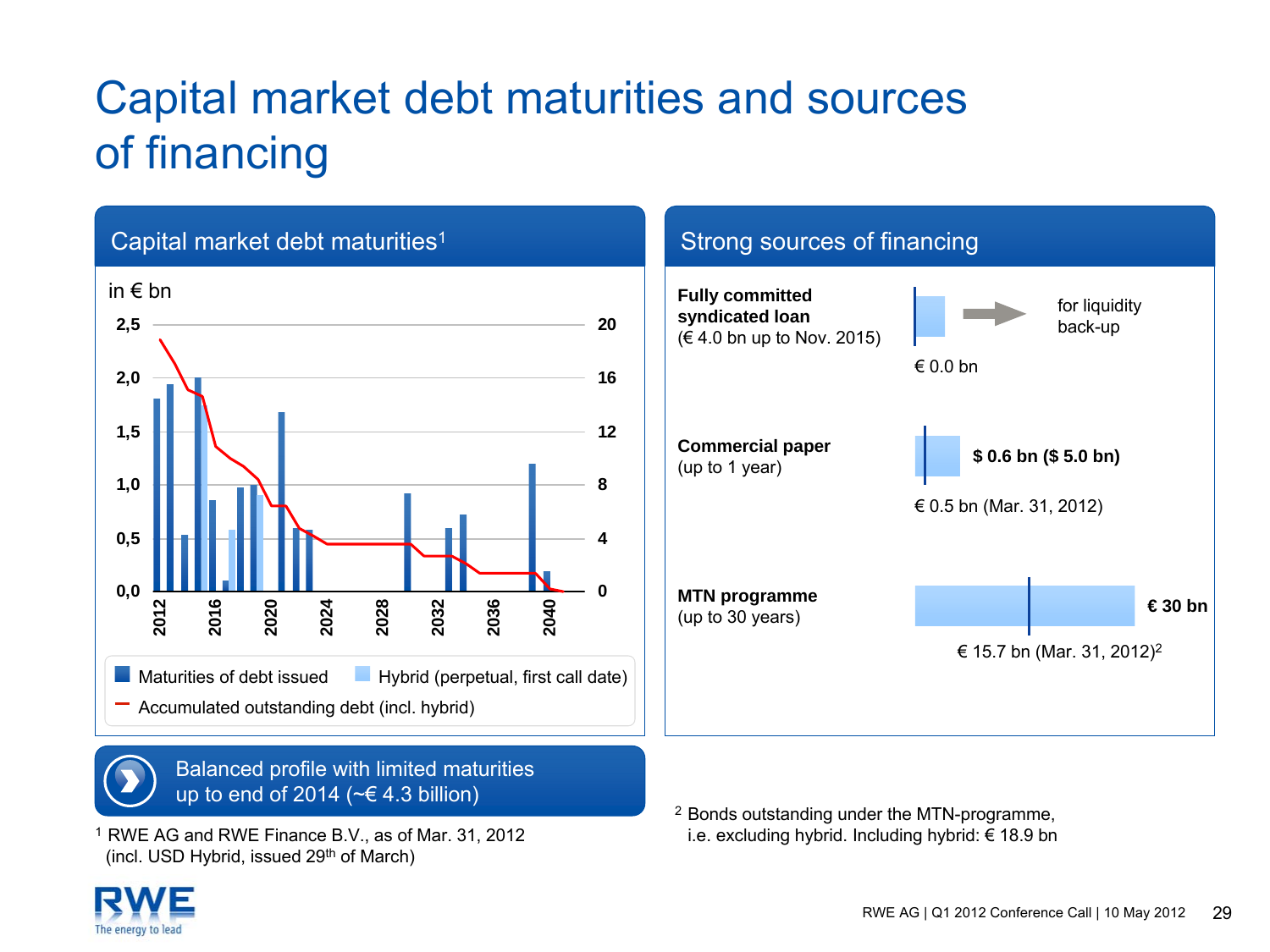#### Capital market debt currency and interest exposure (as of 31.03.2012)



1 Capital market debt = bonds of € 15.7 bn and hybrids of € 3.2 bn; split into currencies includes cross-currency swaps

<sup>2</sup> Capital market debt plus other interest rate-related positions such as commercial paper and cash; including interest and cross-currency swaps

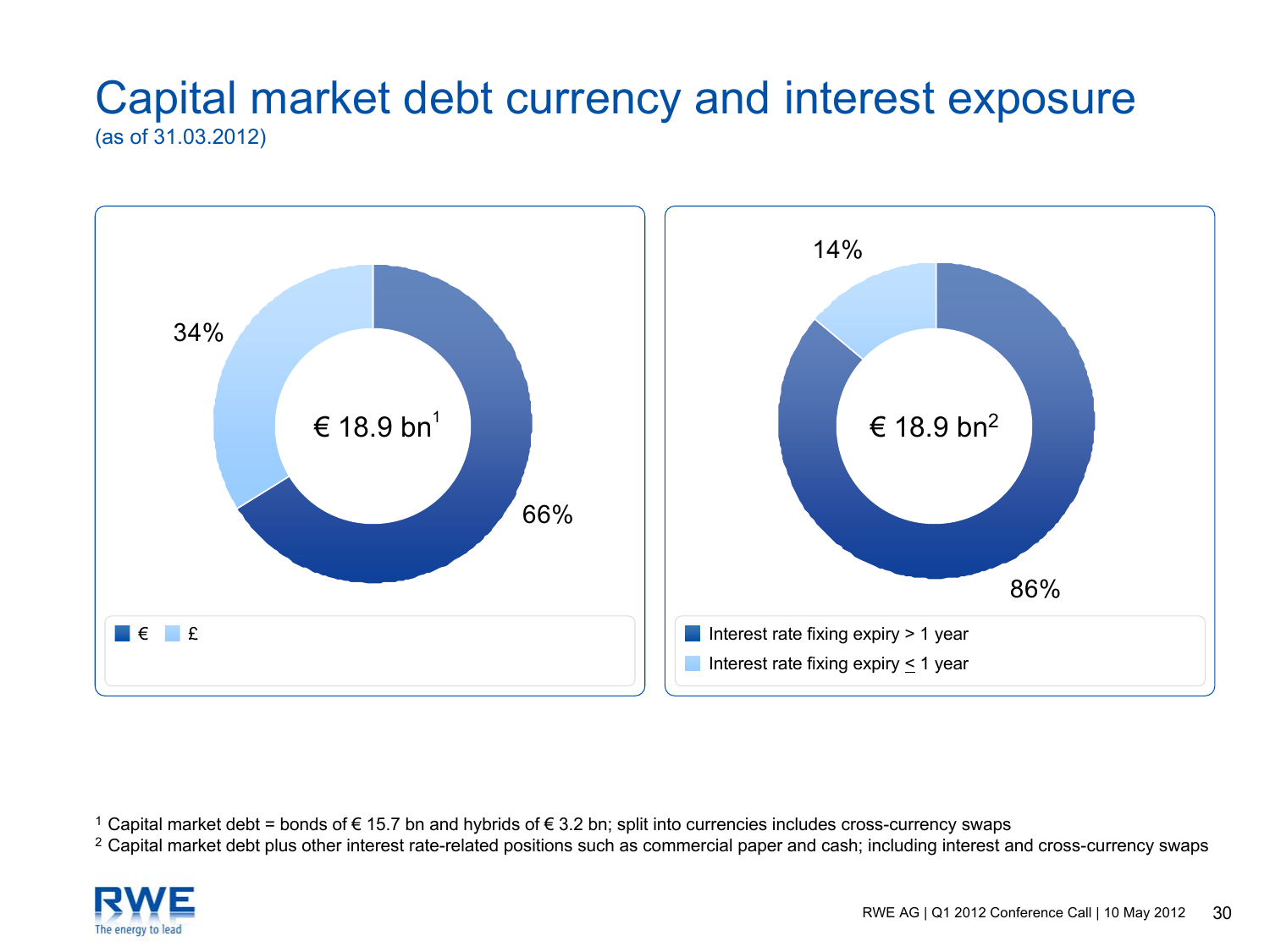#### Conventional power plant new build programme



1 Capex at 100% share

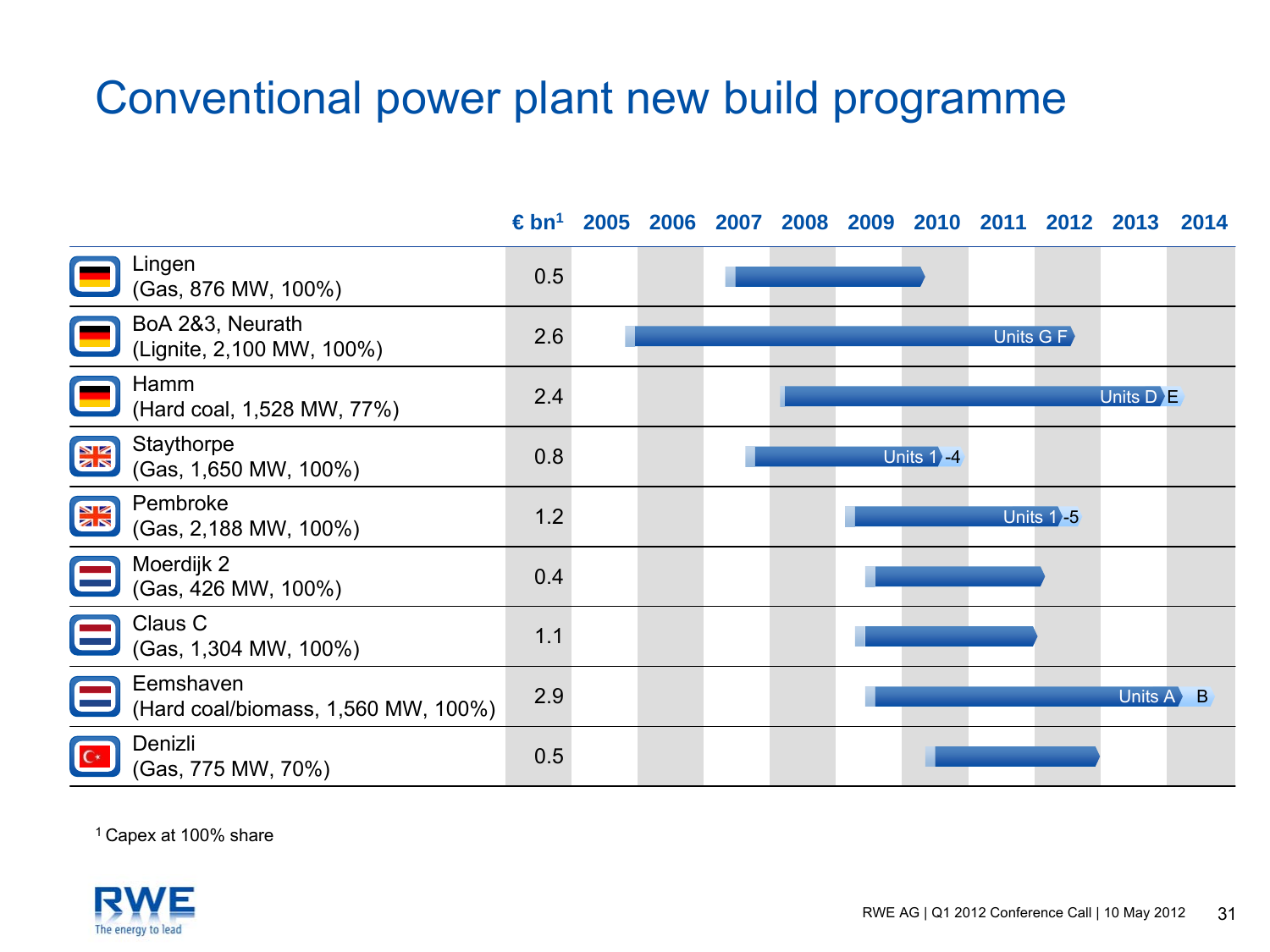#### RWE Dea's largest field developments

| <b>Production start</b> | <b>RWE</b>                         | Capex <sup>1</sup> |            |      |      |      |      |      |      |      |      |
|-------------------------|------------------------------------|--------------------|------------|------|------|------|------|------|------|------|------|
|                         |                                    | share              | $(\in$ bn) | 2011 | 2012 | 2013 | 2014 | 2015 | 2016 | 2017 | 2018 |
|                         | <b>West Nile Delta</b>             | NA 40%             | 2.8        |      |      |      |      |      |      |      |      |
| $\Box$                  | (Egypt)                            | <b>WMDW 20%</b>    |            |      |      |      |      |      |      |      |      |
|                         | Disouq (Egypt)                     | 100%               | 0.1        |      |      |      |      |      |      |      |      |
|                         |                                    | (Operator)         |            |      |      |      |      |      |      |      |      |
| XK                      | Breagh Phase 1 (GB)                | 70%                | 0.4        |      |      |      |      |      |      |      |      |
|                         | (Operator)                         |                    |            |      |      |      |      |      |      |      |      |
|                         | Reggane (Algeria)                  | 19,5%              | 0.4        |      |      |      |      |      |      |      |      |
|                         |                                    |                    |            |      |      |      |      |      |      |      |      |
|                         | Edvard Grieg (Norway) <sup>2</sup> | 20%                | 0.7        |      |      |      |      |      |      |      |      |
|                         |                                    |                    |            |      |      |      |      |      |      |      |      |
|                         | Knarr (Norway) <sup>3</sup>        | 10%                | 0.2        |      |      |      |      |      |      |      |      |
|                         |                                    |                    |            |      |      |      |      |      |      |      |      |
| $\mathbf{G}$            | NC 193 / 195 (Libya)               | 100%               | 0.5        |      |      |      |      |      |      |      |      |
|                         |                                    | (Operator)         |            |      |      |      |      |      |      |      |      |

1 RWE's share in capex <sup>2</sup> Formerly "Luno"

3 Formerly "Jordbær"

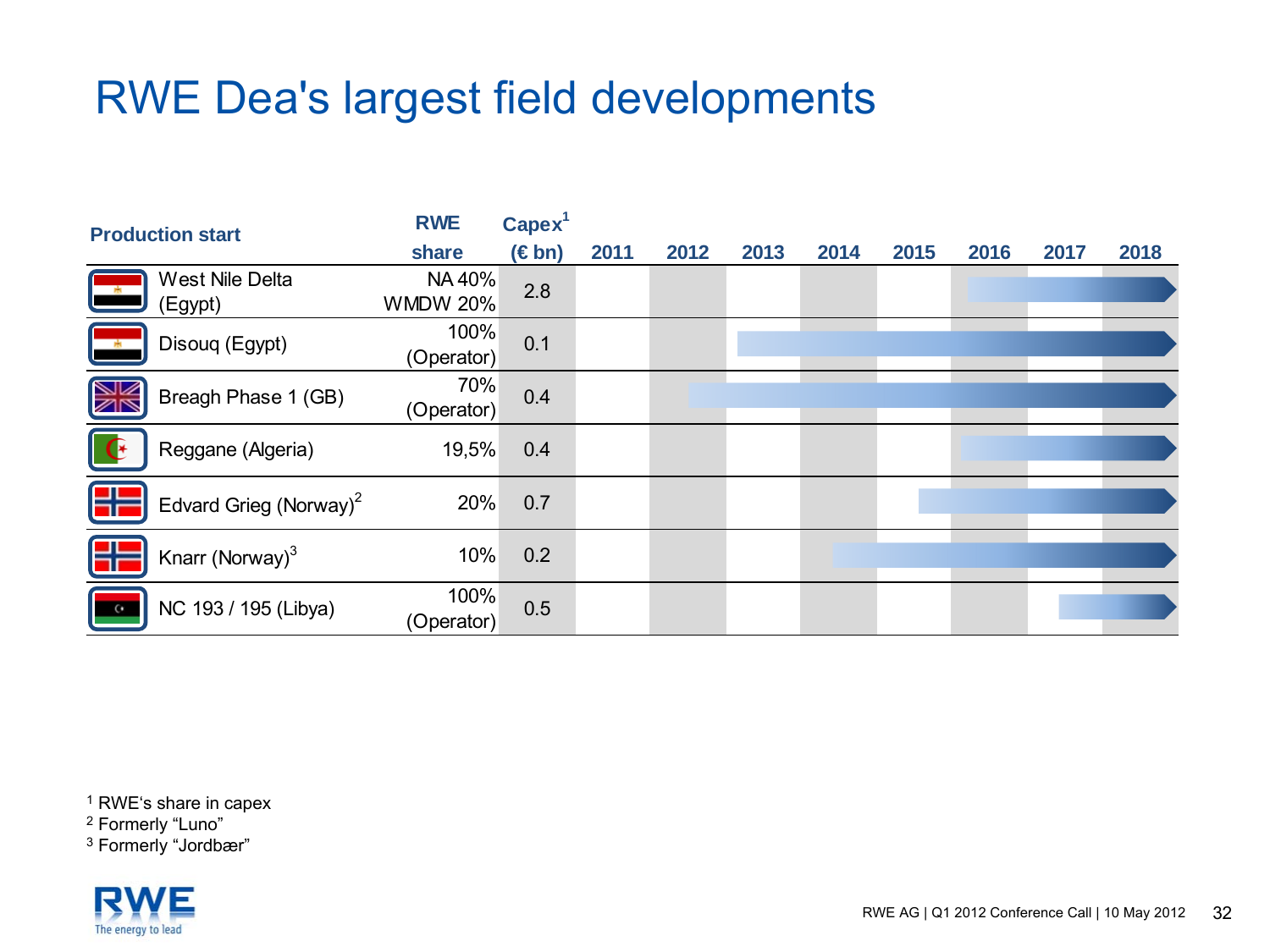#### RWE Innogy major projects under construction



 $\blacktriangledown$ Capacity and earnings target for RWE Innogy until 2014 is mainly driven by 4 major projects

- Large scale projects, especially in offshore wind, play a vital role in achieving European renewable targets as growth potentials in other areas are limited
- Utilities like RWE have a competitive advantage in these large-scale projects as we can build  $\bullet$ on expert knowledge gained in our other large projects

<sup>1</sup> Capex at 100% share; UK offshore includes investment for grid connection.

 $2$  The construction schedule is currently under revision due to the delay in the offshore grid connection.